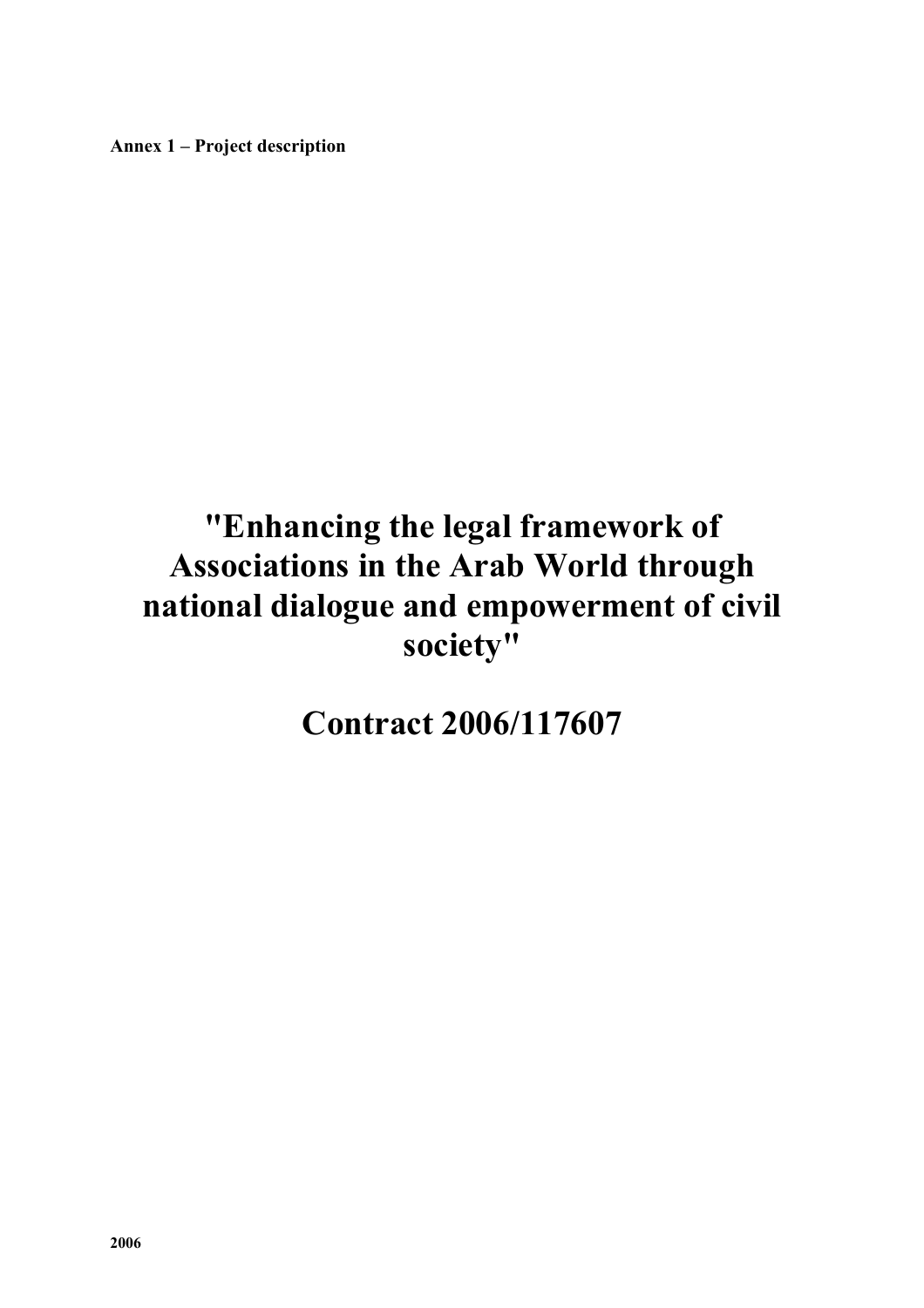# **1. DESCRIPTION**

**1.1 Location:** Egypt, Jordan, Lebanon, Palestine, Syria with outreach to Algeria, Morocco, Tunisia.

## **1.2 Summary**

| Duration of the action   | 3 years                                                                                                                                                                                                                                                                                                                                                                                                                                                                                                                                                                                                                                                                                                                                                                                                                                                                                                                                                                                                                                                                                       |  |  |  |  |  |
|--------------------------|-----------------------------------------------------------------------------------------------------------------------------------------------------------------------------------------------------------------------------------------------------------------------------------------------------------------------------------------------------------------------------------------------------------------------------------------------------------------------------------------------------------------------------------------------------------------------------------------------------------------------------------------------------------------------------------------------------------------------------------------------------------------------------------------------------------------------------------------------------------------------------------------------------------------------------------------------------------------------------------------------------------------------------------------------------------------------------------------------|--|--|--|--|--|
| Objectives of the action | Overall objective(s)<br>1st objective is to strengthen rule of law and democratic process through creation<br>of model laws governing civil society (NGOs, political parties, labour unions)<br>that adhere to international standards and are promoted through Arab official<br>bodies and networks as reform models from inside (ownership).<br>2nd objective is to build partnership between CSOs and Arab governments on a<br>national and regional level through promotion of an active ongoing dialogue<br>focussing on the 3 model laws mentioned above.<br>3rd objective is to improve CSOs performance, image and relations with the<br>government and with their constituencies through the adoption of internal good<br>governance's principles and a Code of Conduct and an Arab Charter on<br>Democratic Practices.<br>Specific objective is to strengthen the foundations of democratic development<br>through new coalition between government and CSOs (including all ideological<br>and political forces that adhere to democratic practices) as partners in<br>development. |  |  |  |  |  |
| Partner(s)               | Arab Centre for the Development of the Rule of Law and Integrity (ACRLI),<br>Beirut, Amman                                                                                                                                                                                                                                                                                                                                                                                                                                                                                                                                                                                                                                                                                                                                                                                                                                                                                                                                                                                                    |  |  |  |  |  |
| Target group(s)          | On the national level the project will target political parties, labour unions,<br>research centres, NGOs and government institutions, including moderate Islamic<br>groups that play a leading role in society.<br>On the regional level the project will involve Arab CSOs, Arab League<br>institutions, Arab Parliament, NGO networks and research institutions; the local<br>and regional media - especially the well-known satellite stations -; international<br>organisations such as the International Federation of Human Rights IFHR, the<br>Euro-Mediterranean Human Rights Network, the International Labour<br>Organisation ILO and the UNDP/POGAR.                                                                                                                                                                                                                                                                                                                                                                                                                              |  |  |  |  |  |
| Final beneficiaries      | CSOs of all levels, Arab Parliaments, Arab governments and the public at large in<br>all the target countries.                                                                                                                                                                                                                                                                                                                                                                                                                                                                                                                                                                                                                                                                                                                                                                                                                                                                                                                                                                                |  |  |  |  |  |
| <b>Estimated results</b> | Model laws for political parties, NGOs, Labour Unions are drafted and<br>a)<br>widely discussed through intensive media campaigns motivating Arab<br>governments to put the recommendations on their agendas.<br>Improved capability of the governments to accept CSOs as adequate partners<br>b)<br>in the decision making process.<br>Code of Conduct and Arab Charter on Democratic Practices to govern the<br>c)<br>work of the CSOs<br>Improved capacity of CSOs in dialogue, advocacy and public information<br>d)<br>and communication with decision makers, authorities and public at large.<br>women participation in civil society and politics will become more effective.<br>e)                                                                                                                                                                                                                                                                                                                                                                                                   |  |  |  |  |  |
| Main activities          | Development and production of model laws (these include the political<br>$\blacksquare$<br>parties' law, the NGO law, labour unions law).<br>Promotion of those model laws through advocacy and local and regional<br>$\blacksquare$<br>pressure groups, as well as local and regional media.<br>Training of governmental bodies as well as CS actors in joint and separate<br>٠<br>workshops targeting communication with each other.<br>Media support in promoting this newly created dialogue between<br>٠<br>governments and civil society.<br>Development and production of Code of Conduct and an Arab Charter on<br>٠<br>Democratic Practices to govern the work of CSOs.<br>Promotion and adoption of the Code and Arab Charter on Democratic<br>٠<br>Practices within the Arab NGO sector and political parties.<br>Training of CS activists on Good Governance<br>٠                                                                                                                                                                                                                 |  |  |  |  |  |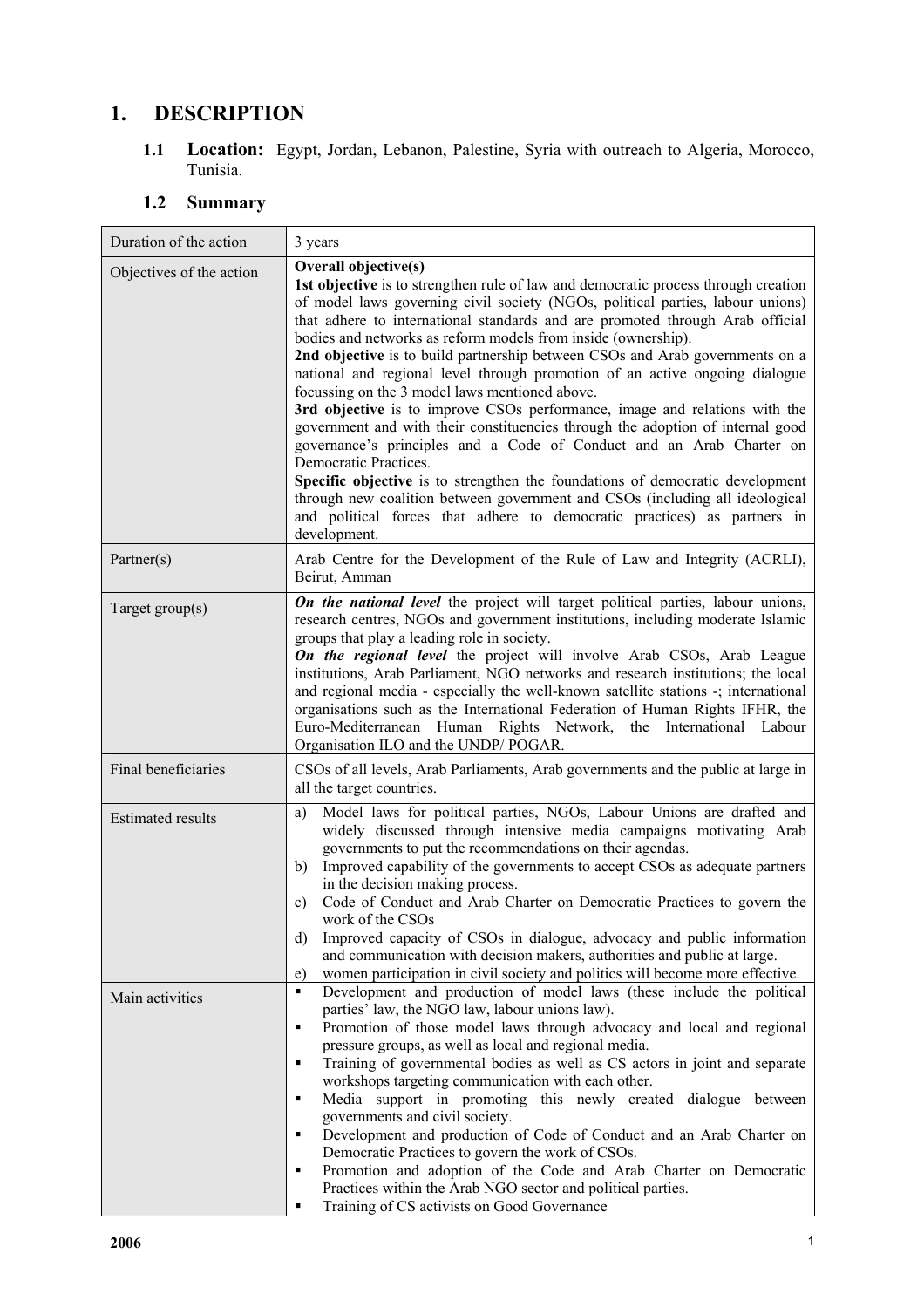## **1.3 Objectives**

**1st objective** is to strengthen rule of law and democratic process through creation of model laws for the NGOs, political parties, labour unions that adhere to international standards and are promoted by Arab official bodies and networks as reform models from inside (ownership) and as basic instruments for enhancing freedom of association for civil society.

**2nd objective** is to build partnership between CSOs and Arab governments on a national and regional level through enhancing communication and negotiation skills of CSO and promoting an active ongoing dialogue focussing on the three model laws mentioned above

**3rd objective** is to improve CSOs performance, image and relations with the government and with their constituencies through the adoption of internal good governance's principles and a Code of Conduct and an Arab Charter on Democratic Practices.

## *Specific objective:*

The aim is to strengthen the foundations of democratic development through new coalition between government and CSOs (including all ideological and political forces that adhere to democratic practices) as partners in development.

The project aims at advocating the legalisation of the right of freedom of association for those groups targeted in the laws: labour unions, NGOs and political parties guaranteeing their right for peaceful assembly within a legal framework that is in line with democratic practices and international standards.

It also aims at strengthening the on-going democracy initiatives in the five Mediterranean countries (Egypt, Jordan, Lebanon, Palestine and Syria) directly targeted in the project and in the outreach countries (Algeria, Morocco and Tunisia). The project will adopt an inclusive approach involving civil society organisations of all kinds, peaceful Islamic streams, nationalist, socialist and liberal streams.

The project will involve regional Arab civil society organisations, Arab League institutions, Arab Parliament, Arab NGO networks and regional research institutions. It will closely cooperate with the local and regional media - especially involving the popular regional satellite stations, - and seek alliance with international partners such as the International Federation of Human Rights IFHR, Euro-Mediterranean Human Rights Network, the International Labour Organisation ILO and the UNDP/ POGAR. In order to address the growing attentive public of the region, the project will especially make use of the Arab satellite TV as well as the internet to create in an innovative manner a network of media support.

It will develop model laws of labour unions, political parties and NGO laws according to the principles set by the Arab League and the International community. It will seek to have these models adopted and promoted by the different specialized Arab League bodies. This process has already been started with the Arab League being involved in this endeavour in two regional conferences on reform in the Arab World held by FNF in December 2005 and February 2006. In this way, these models will gain their legitimacy by most Arab governments as well as CSOs as pure Arab models not imposed from the outside given the sensitivity of some Arab countries and parties to any reform coming from the outside. The project will initiate a Code of Conduct and an Arab Charter on Democratic Practices acceptable to all ideological groups to put an end to the fears expressed by many secular forces as well as governments of political Islam in the region. FNF has already developed with regional Arab networks a framework of a Code of Conduct for the NGO sector in 2003, this code could be further developed for other CSOs.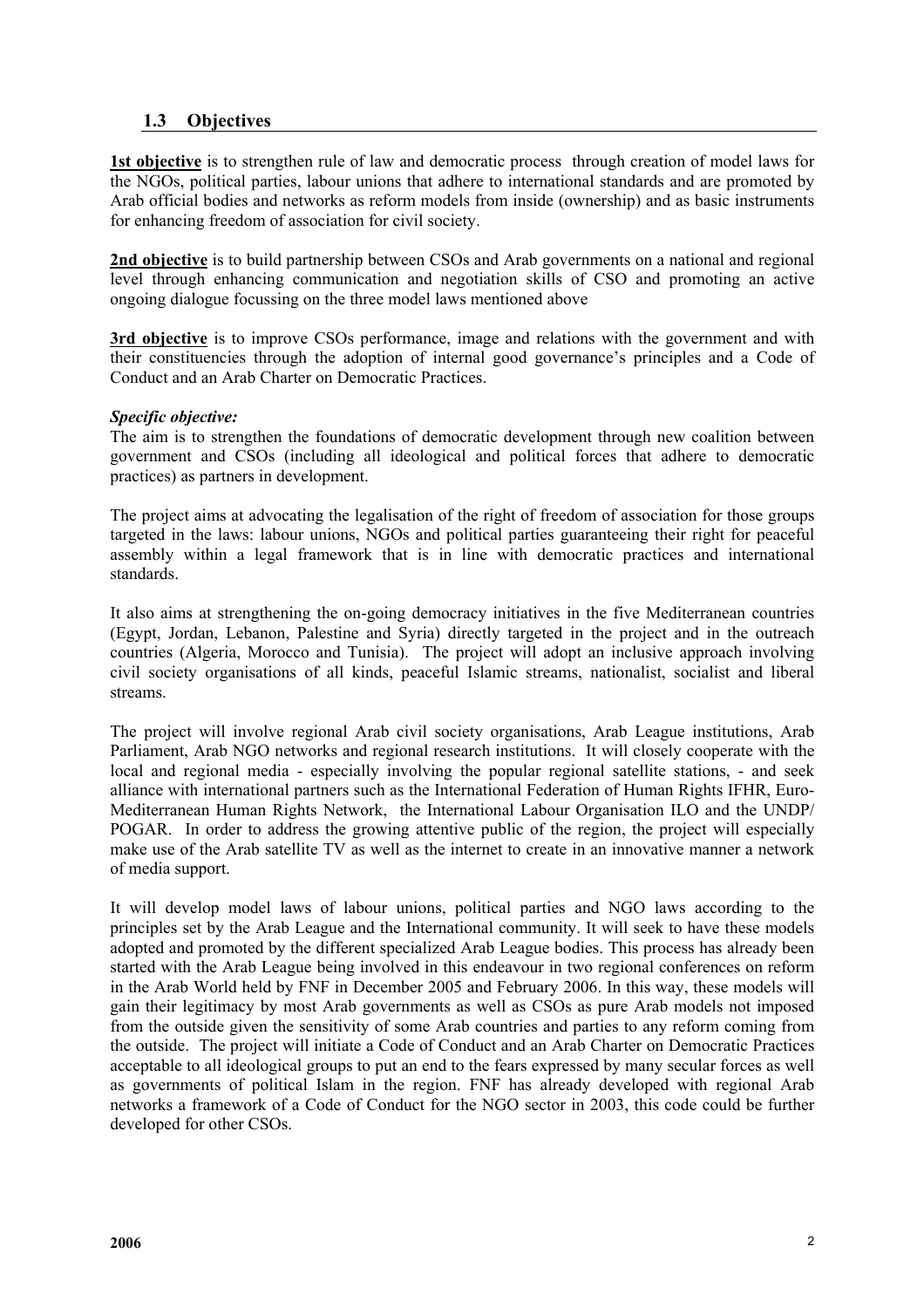This project will design and implement activities according to the expressed needs and constraints taking into consideration the priorities and the cultural and social conditions of each country. The activities will take the form of: training for political parties, unions, and NGOs on how to become more active and democratic in order to gain the confidence of their constituencies as well as the confidence of the governments (training on how to organize internal elections, funding transparency, membership, etc..); review existing laws and the contradiction between these laws; provide support for the legislative bodies in light of the principles agreed upon; create a community dialogue among all involved parties; organise meetings and seminars on freedom of association; conduct training sessions for CSO members in partnership with local, regional and international experts and launch media campaigns where possible on the national and regional levels.

## **1.4 Justification**

## **1.4.1 Relevance of the action to the objectives and priorities of the programme**

The project will enhance the capacities of national and regional Arab governments as well as civil society with regards to democratic practices and good governance. It will provide them with technical advice and assistance on international legal standards and best practices in the drafting process of their own Arab laws. The dialogue and exchange of experience with international and regional experts will be a guarantee for international standards. Through the inclusive approach that will be applied from the very beginning, ensuring a dialogue between governments and civil society and working in partnership with important Arab regional bodies, the adoption and incorporation by national governments in the targeted countries will be facilitated. Having a clear legal framework will also enhance the performance of existing CSOs; allow new civil society organisations of all levels to register and mobilize people hence enhance public participation and democratic practices.

On the other hand, the project will strengthen the weak inter-Arab dialogue and cooperation and contribute to enhancing the efficiency of the different Arab League institutions, the Arab regional networks and Arab associations and Unions by involving them in the project.

It will create awareness and a public debate on the topic of "Freedom of Association and Assembly" and their role in the democratization of the Arab world, among the general public by national and regional Arab media including satellite channels such as Al-Jazeera, Al-Arabiyya, Al-Hurra.

The project will try to reduce the growing fears of governments in the region from the influence of political radical Islam by including the moderate Islamic ones, enhancing internal good governance principles and democratic practices among the different CSOs, and promoting national dialogue between the public sector and CSOs. The project is, therefore, directly addressing the priorities under Lot 2 of Campaign 3.

## **1.4.2 Identification of perceived needs and constraints in the target country/ies, in particular in the region(s) concerned.**

Arab countries share a number of practices, which restrict freedom of association, despite variations in the legal provisions governing associational life. The restrictions include imposition of the state of emergency, which limit other liberties necessary for the exercise of freedom of association. The government ministry in charge of associations becomes practically the Ministry of Interior, responsible for internal security rather than the Ministry of Social Affairs. Leaders and militants of certain associations, particularly those of journalists, lawyers, trade unions and even engineers are often harassed when they voice views or undertake activities not to the liking of the government. Human rights groups are ill tolerated in most Arab countries.

Banning or imposing restrictions on the formation and functioning of political parties is another common feature. The Islamists are the most notable groups that are targeted by this. There is no clearly defined legal framework that governs the rights and duties of political parties and their representatives. Permissions and prohibitions are subject to the regimes' arbitrariness.

Especially in **Morocco** but also in **Egypt** and **Jordan** there have been cautious reform attempts, recognizing freedom of association to a certain extent. **Algeria, Syria** and **Tunisia** are lagging behind. In **Lebanon** which benefits from liberal law with regards to associations, some argue that NGOs need active state intervention in providing clear legislation and institutional mechanisms which provide the framework of rights and obligations for these spheres.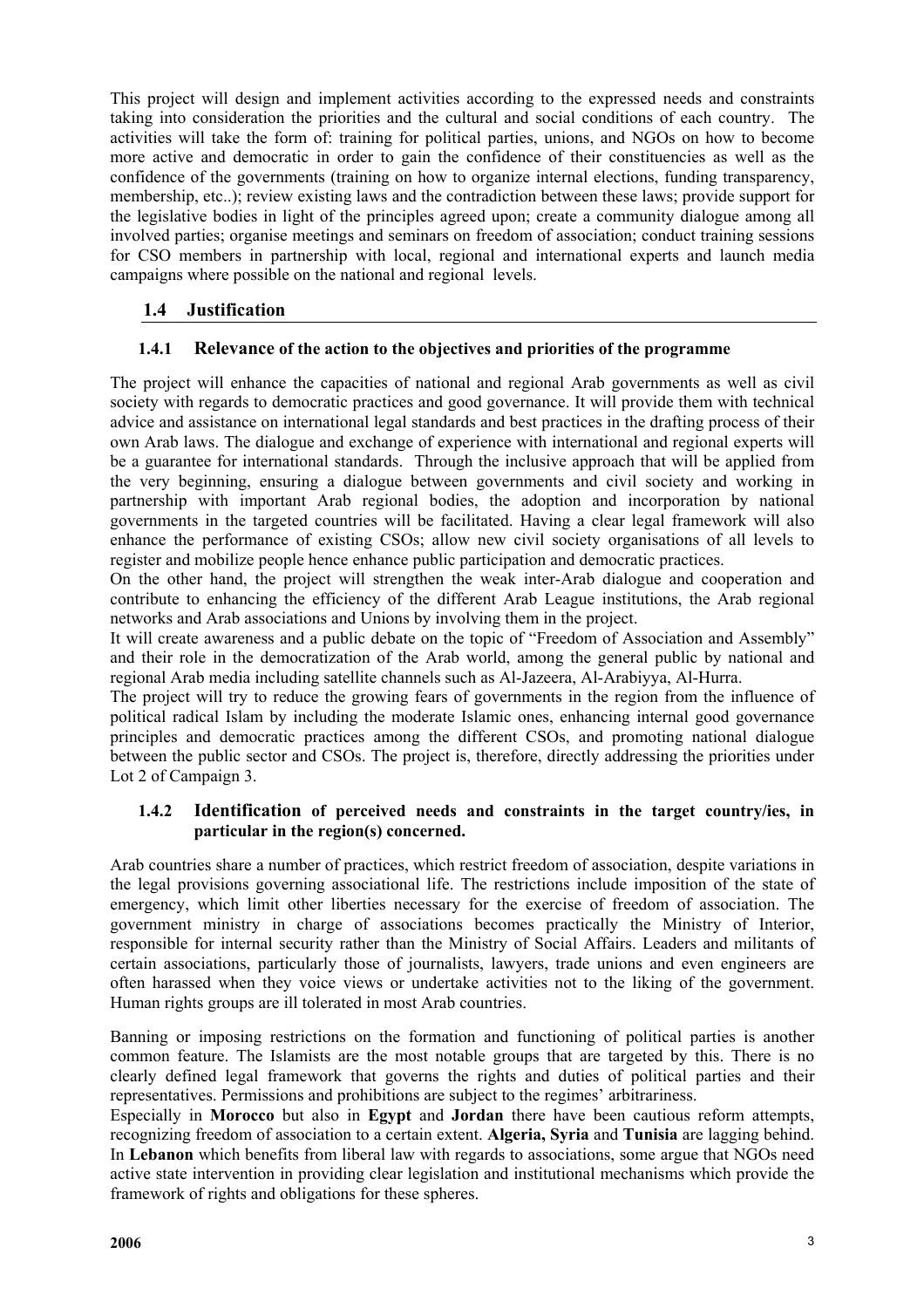**Egypt** in the last few years, has witnessed some positive changes with regard to freedom of association but the effective laws are still restricting the political life in country. From 1976 until 2004, 61 requests to form parties were submitted and only 7 were accepted. The labour law is not different as it imposes obstacles to prevent Islamists from dominating the boards of unions. The NGOs law issued in 2002 restricts NGOs and bans them from practicing political activities.

The issue of laws governing public participation **in Jordan** is still raising a considerable political debate influenced by the geography and demography of the Kingdom. There have been several draft laws which deal with CSOs sceptically. The most important of these drafts is the law of professional unions which prevents them from any political activity and puts them under strict government scrutiny. Since months a joint government and political parties' committee has not been able to agree on a draft law. The law of social organisations of 1966 and its amendments give the executive authority the right to interfere, influence and dissolve associations.

**In Palestine** laws governing public participation are those of the British mandate, Egyptian and Jordanian laws in addition to laws endorsed by the Palestinian Authority after 1994 with all the contradiction they contain. Everything is in a transformation phase and there are currently new draft laws for political parties, labour and professional unions under discussion. With the new Hamas government now ruling, progress in amending these laws is at stake. Given the special circumstances of Palestine under Israeli occupation, the issue of Jerusalem, the composition of the PLO and the Palestinians living in diaspora, the governing party and opposition parties found it more suitable to freeze the legal and legislative organisations of parties. However, activists insist on finding innovative solutions to put and end to the undemocratic practices of some political movements and to better organize peoples' participation.

The first legislation for Association **in Lebanon** dates back to 1909. This law is known as "Medhat Basha Law" inspired by the French law and is still in force. It represents the general rule that applies to all associations, forums and parties, foreign organisations, labour unions and is liberal in its approach. However, the Lebanese authority attempted to manipulate the articles of the law to undermine freedoms by subjecting the establishment of associations to the supervision of concerned ministries. Lebanon's hands-off approach is preferable to that of the vast majority of Arab states, which interfere with and deny full rights to the NGOs that operate within their borders

**Syria** has partially lifted an emergency law in place since the Baath seized power in 1963. In Syria the law allows the formations of associations. However, most organisations that apply for registration do not receive an official answer, leaving them with the interpretation that "no answer is not a prohibition", but without the official registration number, they remain in a sphere of illegality and uncertainty. Those that do receive an official recognition of registration are brought under the control of the dominant Baath party. The government, under the pressure of recent events in the region, is undertaking several steps to enhance public participation and democratic life, whether it is linked to the parties' law or to election and local government laws. A draft law for political parties is now on the discussion table.

From the above description of the situation in the different countries directly concerned, it is clear that there is a crucial need to create new model laws and to influence the process of drafting new laws in countries where there are discussion about these laws are ongoing, such as in Palestine, Syria, and Jordan and to a lesser extend in Egypt. In Lebanon, according to activists, it is important to lobby for the revitalization of the 1909 law. All amendments that have been imposed by the executive authority should be abolished as they were beneath the achievements and freedoms provided by the original law. As described above, the constraints differ from one country to the other with regard to the level of freedoms enjoyed, the nature of the society and the internal and external regional politics. While in Lebanon and in Palestine there is a very dynamic CS but internal conflicts and uncertainties can limit results, Jordan, with a relatively conservative society, weak CS institutions, except for the Islamist groups, and given the complexity of the Jordanian-Palestinian identity issue impose challenges to the project. In Syria however, the emerging civil society is becoming more active, more connected to regional and international networks and their mobility is enhanced but the government is still detaining activists, preventing them from travelling outside the country and closely monitoring their activities.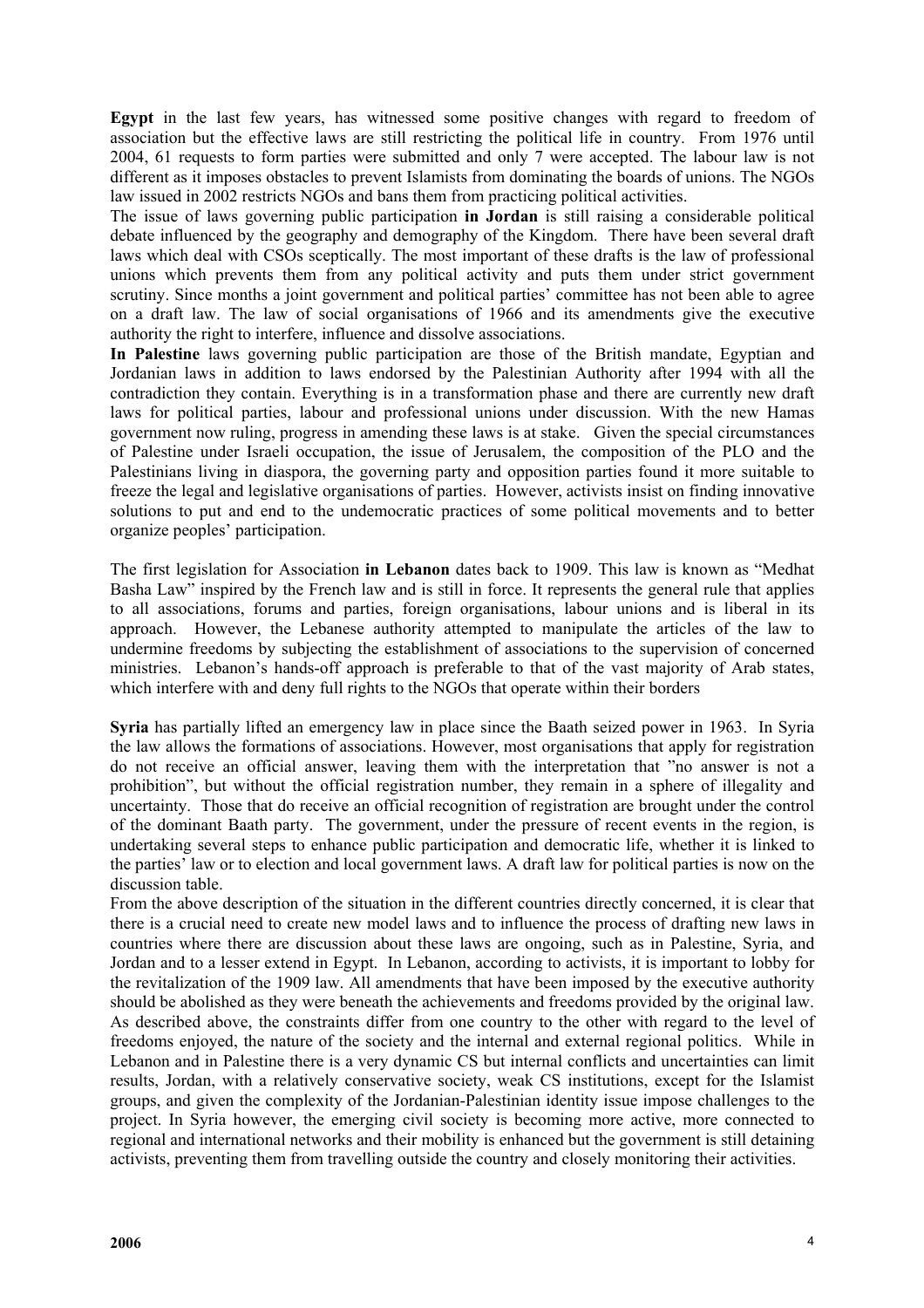## **1.4.3 Description of the target group(s) and final beneficiaries and estimated number**

On the national level the project will target 500 CSOs in 5 countries (average of 5 staff members each = 2500 CSO personnel) and it is attempted to reach 15 CSOs (45 persons) in three outreach countries. On the official level representatives from concerned government bodies and parliaments (75 persons) will be involved in the project. In addition, it will target and open up for peaceful Islamist groups who have been excluded from the on-going dialogue in many countries of the region despite the fact that they are the most well organized and deeply rooted organisations in these societies as revealed by the elections in both Palestine and in Egypt. On the regional level, the project will involve app. 10 regional Arab CSOs and networks as well as Arab League institutions such as Arab Parliament. It will cooperate closely with the widely spread local and regional Arab media such as Al-Jazeera, Al-Arabiya, Al-Hurra. The final beneficiaries of the project are the CSOs of all level, regional and national government bodies (2620 multipliers) and the general public, which is too large a group to be meaningfully quantified. It should be mentioned that women are explicitly targeted and an overall participation of 25 % will be sougth.

## **1.4.4 Reasons for the selection of the target group(s) and identification of their needs and constraints. How does the Action contribute to the needs of the target group(s) and final beneficiaries?**

In the Arab states civil society is still seen as the precondition for democratic transition of their societies. However, fervent monitoring by governments and weak structures of civic activism failed to bring about any Arab spring of democracy. No consensual definition exists of what Arab civil society organisations precisely comprise. However, tangible evaluations of the "strength" or "weakness" of Arab civil society simply depend on which groups political analysts strategically choose to include within its contentious definitional boundaries. Nearly two decades of support to civil society have not yielded much tangible results in pushing Arab states towards democratic transitions. This is mainly due to the fact that CSOs have not mobilised a critical mass of supporters throughout society. For example, although NGOs can limit the influence the authoritarian rule by publicising abuses, they cannot directly challenge the state without popular support, which is limited since most are singleissue oriented. Meanwhile, larger CSOs suffer from widespread apathy among their members and because of the fact that they mostly rely on foreign funding they lack public trust. On top of this many are undemocratic in their internal governance -e.g., suppressing dissent, privileging elite interests, nurturing corruption, very often they are ruled by the same president for ages. Second, no cross-sector coalition unites these groups, and different segments regard each other with suspicion. They are small, have an activist nature and compete amongst each other. The lack of any common agenda results in cycles of "dissonant politics" rather than consensus over pathways to reform, resulting in the absence of any united constituency for democracy. With few regional or national networks encouraging crossorganisational cooperation, combined with growing ideological radicalisation, Arab CSOs appear to suffer weak broad-based support and endemic fragmentation.

Until now support has been directed only to secular groups that do not reflect the popular opinion in societies. Although there is no organised, unitary Islamic sector, there is a sprawling growth of voluntary religious associations founded on Islamic ideas. In many Arab countries the institutional infrastructure provides charitable venues and social services to fill voids where the state has either withdrawn or was never active. Those voluntary religious associations have Islamised Arab societies through the back door of educational institutions and by providing services to the public. They have introduced the language of politics by giving ordinary citizens their real sense of political participation. Disregarding the Islamic streams altogether would mean the exclusion of an important part of society. It is a matter of fact that in many Arab societies Islamic associations represent the strongest and most organised groups. They are larger and more efficient than most secular CSOs.

Labour unions are organised across the Arab world through the Damascus-based International Confederation of Arab Trade Unions ICATU. The strength of the unions varies widely from country to country. All governments in the Arab world maintain a role in labour relations and the conduct of labour unions. This applies across countries with strict control like Syria, where unions are part of the political system, to the most liberal such as Morocco and Tunisia. Nonetheless, some Arab states do include the right to strike in their laws, although it usually involves compulsory bureaucratic intervention.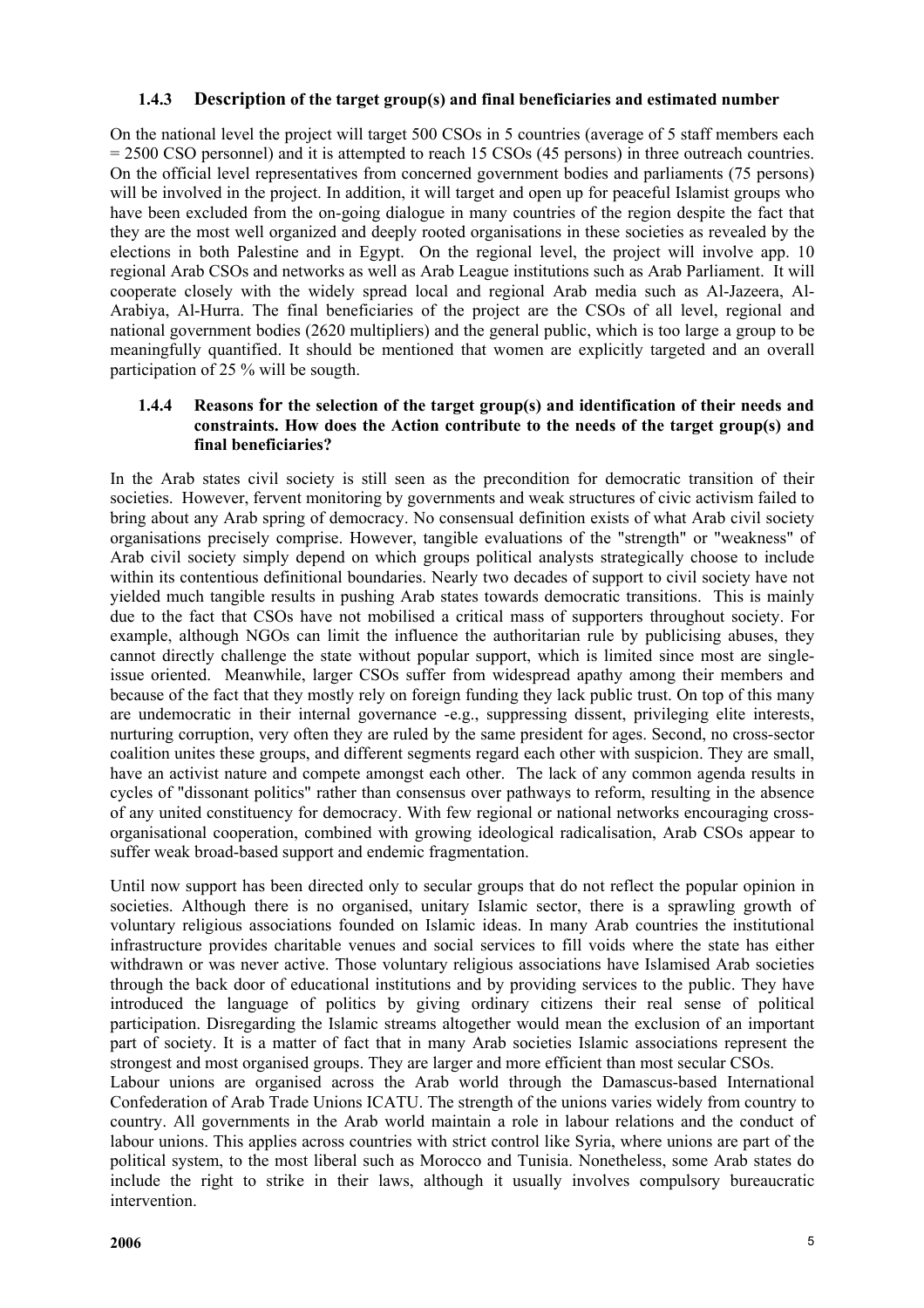Many Arab political institutions are weak. The legal and socio-economic environment is not encouraging for creating political parties in the Arab world. Moreover, many organisations and intellectual elites of Arab civil society show ambivalence about democracy.

There is a broad based demand for effective common Arab action and cooperation. A new trend in the Arab League, though still shy, in opening up to civil society and increasingly bringing civil society groups into discussions is emerging. The project will seek to enhance this trend and encourage the involvement of Arab League specialized institutions, such as the newly established Arab parliament, in the production and adoption of the model laws. The model laws will gain legitimacy by most Arab governments as well as CSOs as pure Arab models given the sensitivity of some Arab countries and parties to any reform coming from the outside. The Arab League needs tools for championing and offering reform initiatives such as drafting democratic laws and constitutions. Such involvement will strengthen the Arab League institutions and help them live up to the expectations of the Arab peoples. The project will target, involve and strengthen the different actors in the political scene, political parties, labour unions and NGOs, in addition to the new emerging interest groups and movements especially those targeting the young generation. A national and regional dialogue among different actors and with concerned public institutions, regional Arab bodies and parliamentarians on the freedom of associations will be opened. Through media support this dialogue will be supported and pushed to the forefront in order to encourage governments to adopt and apply international standards of freedom of associations.

## **1.5 Detailed description of activities (Maximum of 9 pages)**

Survey of activities

**Year I** 

## **A. Preparatory Activities for the Launch of the Project**

## **Activity 1: Formation and meeting of advisory committee**

After the signing of the contract FNF will have a brainstorming meeting with its partner organisation ACRLI.

The objective of the meeting is to brainstorm on:

- $\blacksquare$  the action plan
- **·** implementation method
- coordination means and communication procedures
- guidelines for financial procedures, evaluation, monitoring, documentation, and reporting

Both partners will agree on an Advisory Committee (AC) that will consist of both partner organisations and national implementing partners from the targeted countries. This committee is responsible for the implementation and monitoring of the project activities. It will hold an internal meeting in Amman.

#### **B. Development of model laws for political parties, NGOs, labour unions**

The project will mobilise partnerships on different levels (national, regional, international) for the development and distribution of these model laws. On the national level, the project will mobilise CSOs such as those listed under each country It will adopt an inclusive approach, which will allow the widest participation of all CSOs with the goal to unite all active forces by creating a dialogue and networking environment towards the successful development and adoption of these models.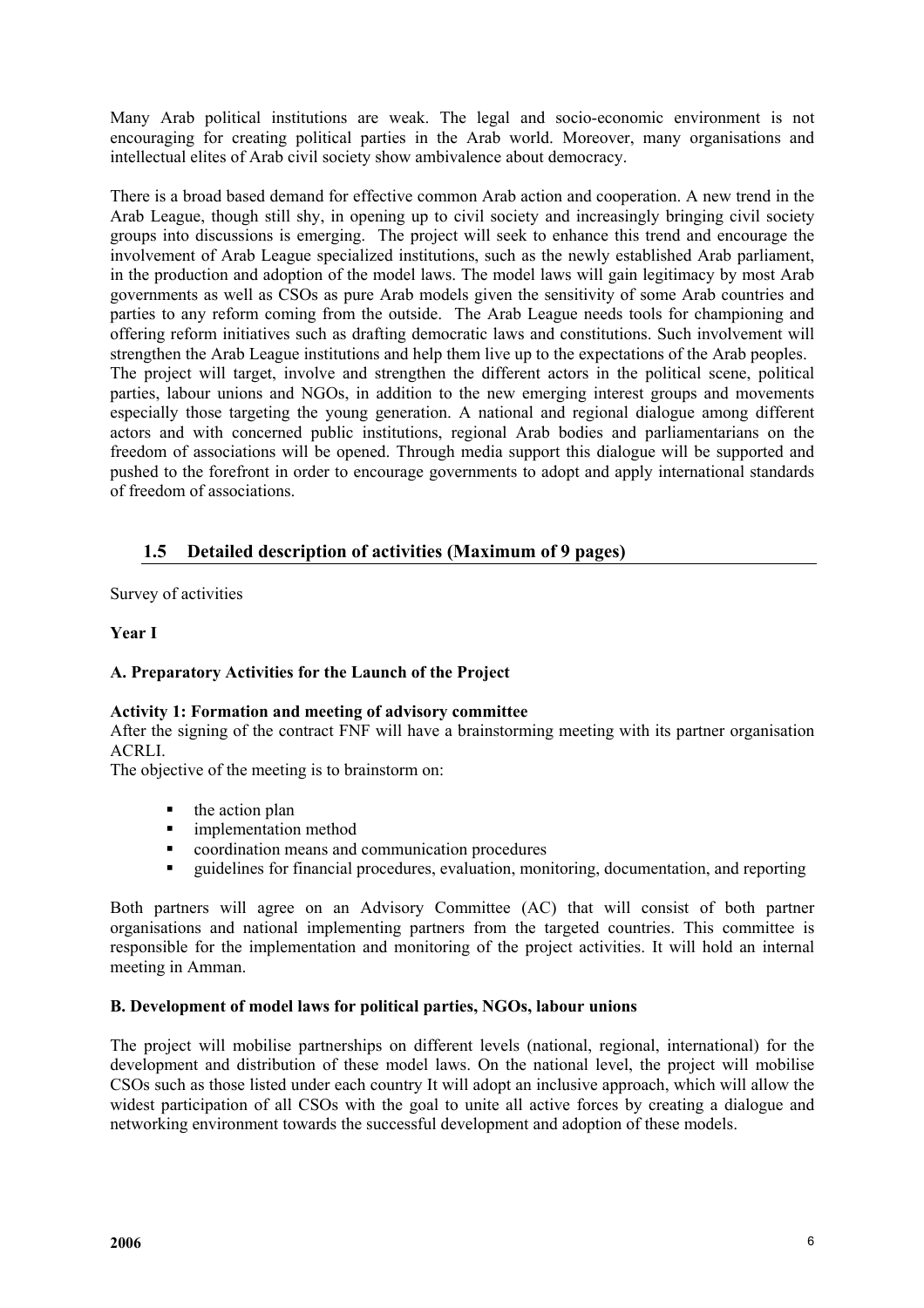Friedrich Naumann Foundation, through its involvement in the EU funded regional Bunian process (1996-2003) for NGOs and its long experience in the region, established good contacts and working relations with the CSOs in the different targeted countries.

**In Lebanon,** the project will mobilise CSOs including, but not limited to the Lebanese Association for the Democracy of Elections, Association pour la Defense des Droits et des Libertés, Lebanese Association for Human Rights, Rene Moawad Foundation, the Lebanese Transparency Association, the Lebanese Center for Policy Studies, (LCPS), Future Movement, Socialist Progressive Party, Phalangist Party, Hizbullah, Amal Party, National Liberal Party, Democratic Renewal Movement, Democratic Left, Free Patriotic Movement, Lebanese Democratic Movement, Lebanese People's Front and workers' unions and liberal movements.

**In Egypt** the project will mobilise CSOs such as Al-Ahram Center, Egyptian Organisation for Human Rights National Democratic Party, Muslim Brotherhood, El Ghad, National Democratic Party, Al Takful Party, Misr Al Arabi Al Ishtraki Party, Egyptian Green Party, Wafd Party, Kifayah Movement, and United National Front for Change (UNFC). The Democratic Unionist Party Umma Party, National Conciliation Party, Constitutional Party, Egyptian Arab Socialist Party, Democratic Peace Party.

**In Syria,** it will mobilise CSOs such as the Human Rights Association in Syria, Syrian Young Entrepreneurs Association, the Committees for Civil Society, Arab Organisation for Human Rights in Syria; Damascus Centre for Theoretical and Civil Rights Studies, National Progressive Front (the Socialist Ba'th Party, Arab Socialist Movement, Arab Socialist Union, Communist Party of Syria, Social Democratic Unionists, Socialist Unionists, Syrian Social Nationalist Party) and liberal movements.

**In Palestine,** it will mobilise CSOs such as The Palestinian NGO Network PNGO, The Palestinian Environmental NGOs Network (PENGON), Mas Centre for Economic Studies, Aman, Badil, Al-Mezan Center for Human Rights, Palestinian Human Rights Monitoring Group (PHRMG), Palestinian Agricultural Relief Committee PLO, FATAH, Hamas (in accordance with European Union policy on Palestine**)**, Palestinian People's Party, the Palestinian Democratic Union, the Civic Forum Institute, Ramallah Centre for Human Rights studies, Palestinian Council on Foreign Relations.

**In Jordan,** it will mobilise CSOs such as the General Union of Voluntary Societies, the Jordanian Women's Union, the Arab Archives Institute, Centre for Strategic Studies, Adala Center, Al-Majal Center, Islamic Action Front, Jordan Society for Human Rights, Arab Democratic Front, Future Party, Jordanian Arab Democratic Party, Jordanian People's Democratic Party, Jordanian Progressive Democratic Party, Muslim Centre Party, National Constitutional Party.

In addition to the Freedoms Parliamentarian Committees and labour unions (in the five countries).

**In Outreach Countries:** Friedrich Naumann Foundation has offices in the three countries and a well established partner network on government and civil society level, such as the Espace Associatif network in Morocco; Tunisian League for Human Rights (LTDH), Association Tunisienne des Femmes Démocrates, and others.

## **Regional Actors will be:**

The Arab Network for NGOs (Shabaka), the Arab Parliament, the Arab Institute for Human Rights, Arab Fund for Human Right, Arab Organisation for International Cooperation, Civil Society Commission, Arab Reform Watch, Arab Organisation for Human Rights, General Secretariat of the Arab League, Arab NGO Network for Development, Arab Coordination Centre of NGOs, Arab Journalists Union, Arab Lawyers Union, Arab Commission of Human Rights, International Confederation of Arab Trade Unions (ICATU).

## **International Actors**

International Federation of Human Rights IFHR, Euro-Mediterranean HR Network, the International Labour Organisation ILO and the UNDP/ POGAR.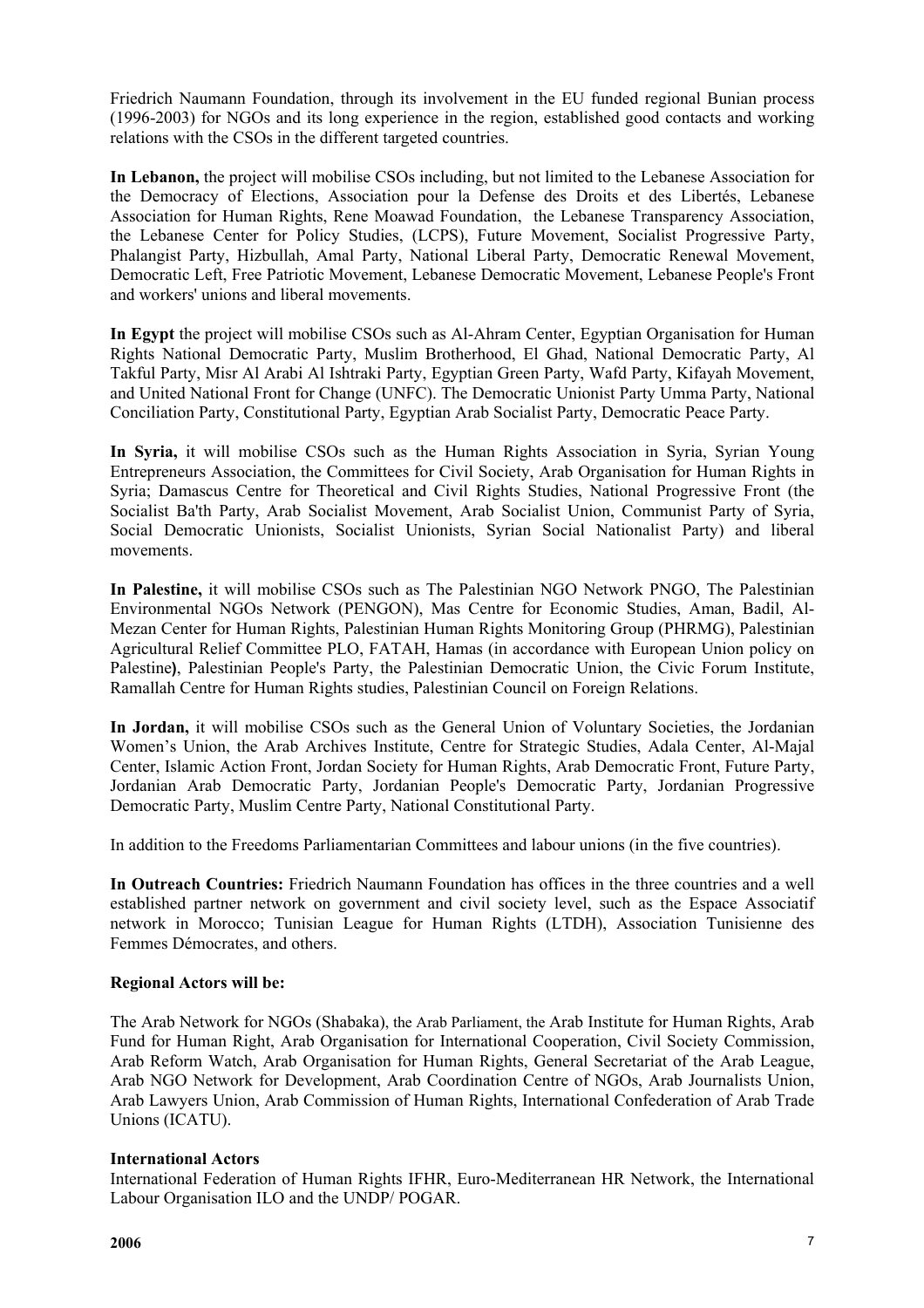## **1. Model law for political parties**

Target group: political parties, including moderate Islamic streams, nationalist, leftist and liberal groups, national governments, national parliaments, Arab League institutions, Arab Parliament, Arab intellectuals and academics

## **2. Model Law for NGOs**

Target group: CSOs, including moderate Islamic welfare societies, think tanks, Arab League institutions, regional Arab NGO network, Arab Parliament national governments, national parliaments, Arab intellectuals and academics

#### **3. Model Law for Labour Unions**

Target group: labour unions, national governments, national parliaments. Arab League Institutions regional Arab labour networks, Arab Parliament national governments, national parliaments, Arab intellectuals and academics

## **Activities 2+3: Regional Coordination Meeting**

The first regional meeting will consists of two parts: one internal meeting for the advisory committee with the national implementing partners, representing all countries targeted in the project. Those national partners were involved in the design of this project proposal and other activities in this field such as "Arab Decade of Reform", December 2005. This meeting will discuss the action plan, working methodology and procedures.

The second part of the meeting will gather legal experts, representing regional and international organisations, as well as representatives from those CSOs that are primarily targeted in the proposal: representatives from labour unions, political parties and leading NGOs and NGO networks. Also representatives from the different Arab League bodies such as the Arab Parliament, the Arab Civil Society Commission will be invited.

The meeting will be held in Amman in cooperation with the Civil Society Commission of the Arab league in order to obtain its full support from the beginning.

The purpose of the first regional coordination meeting is:

- to set the baseline for the project: what is the situation with regards to the different laws in the targeted countries, .
- to Consult on best means to achieve an inclusive approach in the five countries
- to Discuss developments in the region with regard to laws
- to Suggest national and international legal experts for the production of first draft laws

The results of the first regional coordination meetings are:

- agreement on working methodology
- commitment from national implementing partners
- patronage and support from Arab league bodies with regards to involving national governments
- **a** agreement on monitoring and evaluation methods
- database of national and international experts
- Formation of an International Advisory Committee consisting of AC and international experts.

## **Activity 4: Research Paper**

A comprehensive **research paper** will be prepared to be presented in the international conference. This research paper will be the focus of discussion and deliberations during the international conference. FNF and ACRLI will clearly define the terms of reference of the research paper. The research should: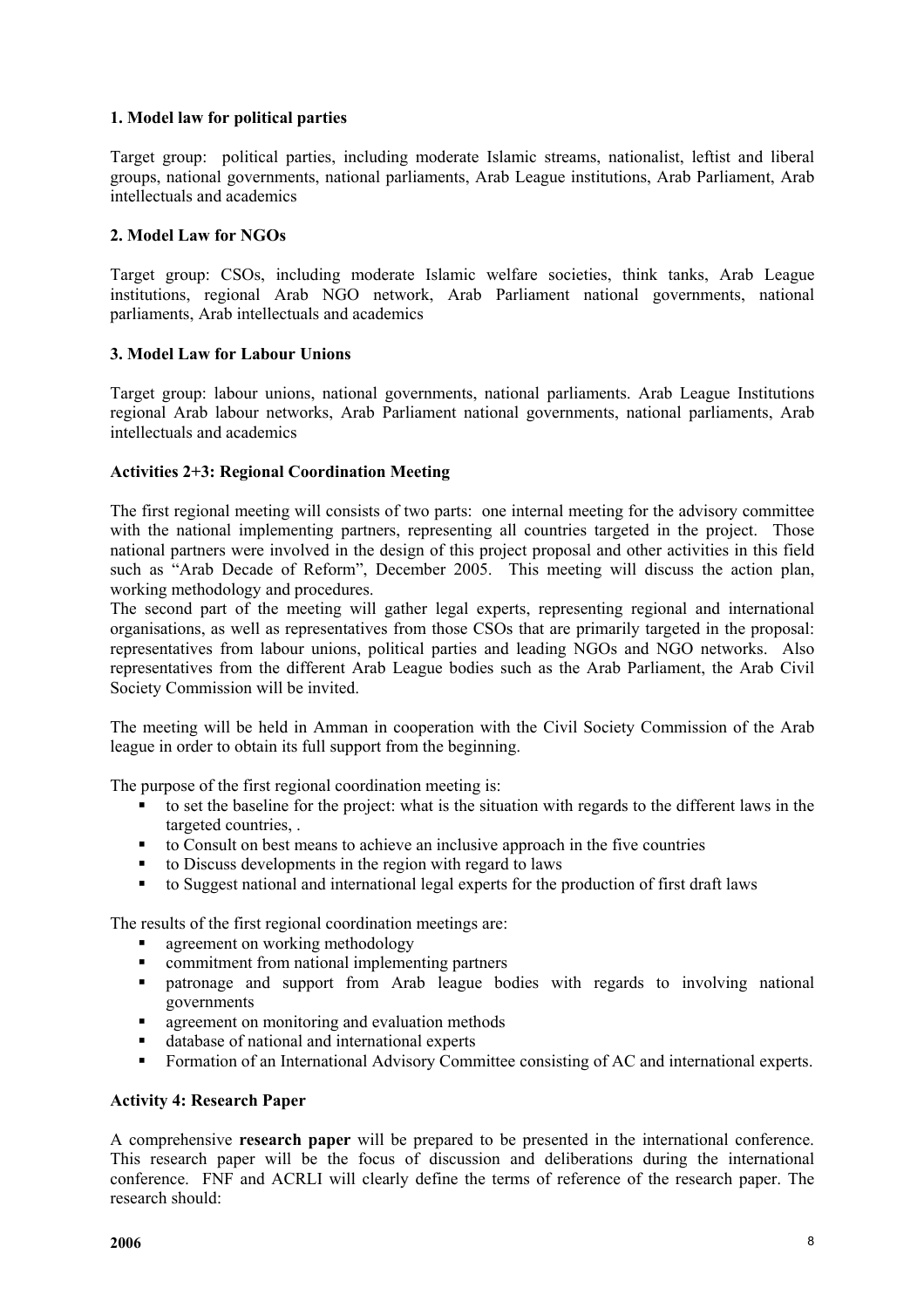- Collect existing laws (in the participating countries)
- Highlight articles and provisions not in line with international standards
- Specify similarities and differences in interpretation in theory and in practice.

#### **Activities 5+6: First international conference**

The first international conference will gather representatives from the target groups in the five countries as well as representatives from the outreach countries; international lawyers and international bodies such as the International Federation of Human Rights IFHR, the Euro-Mediterranean Human Rights Network, the International Labour Organisation ILO and the UNDP/ POGAR will participate.

The research paper's findings will present the baseline of the targeted laws in the countries involved. The results of the research paper will be presented and will be the focus of discussions.

A consultative discussion between regional and international experts should clarify the deficits in the existing laws, the international standards with respect for human and civic rights and duties and conflicting interpretations with regards to the existing laws for the further development of the model laws. It is very important that at this stage, representatives of governments, parliaments, labour unions as well as civil society organisations are included in order to initialize a dialogue from the beginning and to ensure a comprehensive inclusive approach. However, it has to be made clear that especially with regards to Islamic movements and governments it might be difficult to engage them in an international conference. Foreign funding might be perceived as foreign interference. It will most probably take some time to convince them of the impartiality and mainly facilitating role of the foreign bodies, be it the Friedrich Naumann Foundation or the EU as such. And maybe this confidence and trust will only be obtained during the 4 months national consultation process which will take place under the guidance of a national partner.

The first international conference will provide both governments and CSOs with the opportunity to voice their constraints, fears and needs. It will provide maximum input and clear structure for the discussion of national meetings around the laws to be drafted: laws for labour unions, laws for NGOs, laws for political parties. The presence of international experts and international bodies will facilitate the dialogue between governmental bodies and CSO. The aim is to strengthen partnership between government and civil society in order to achieve a comprehensive, sustainable and effective democratisation and reform process.

#### **Activities 7-16: Consultation process and development of model laws of political parties, NGOs, labour unions**

On a national level, the project will be introduced to all stakeholders in a national conference, elaborating on the outcome and recommendations of the international conference. This national meeting will be followed by a national consultation process through focus group meetings with different stakeholders, discussion forums etc. per country and per law. Working committees will be established including governments and the CSOs targeted in the law. The dialogue that has been initiated in the regional and international conference will now be deepened on a national level. There will be a working group for the NGO law, a working group for the political parties' law, one for the labour unions law. All working groups will aim at achieving inclusiveness and enhancing the national dialogue. It is important that peaceful Islamic movements are included and that a substantive dialogue between the different actors with sometimes very opposing views is facilitated.

Lawyers representing both government and those of CSOs that are targeted in the law will work together in order to come up with a specific text that will be shared and commented by regional and international experts.

Visibility of FNF and EU should be avoided at this stage in order not to endanger notion of ownership. With regards to Syria all activities on a national consultation level will be implemented and monitored by ACRLI alone, which would allow for the involvement of both the government and CSOs.

The International Advisory Committee will provide legal expertise and function in the same time as a watchdog for the adherence of international standards and best practice.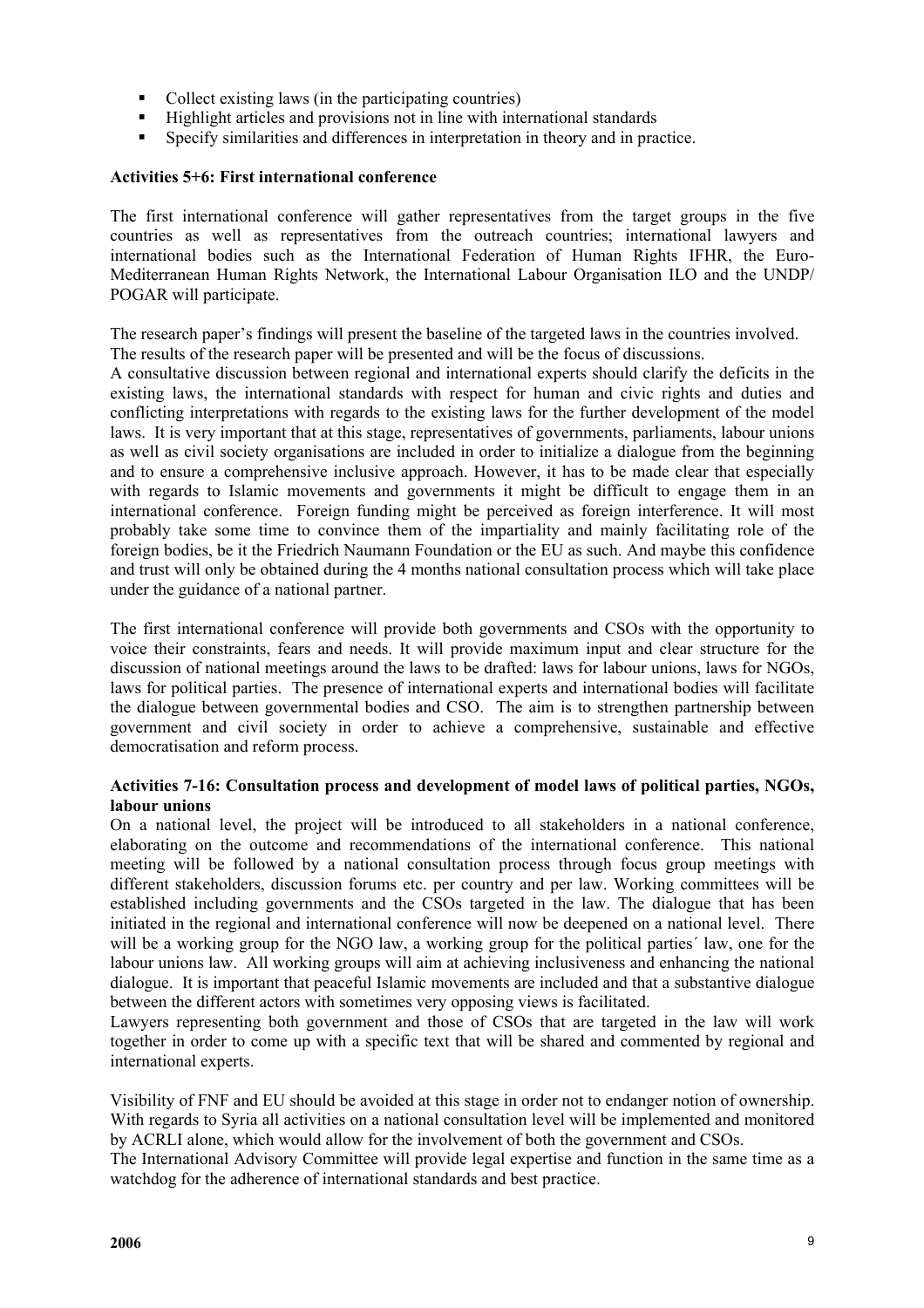Email exchange will be maintained with the International Advisory Committee during the entire consultation and development process.

Also the international experts might proof to be impartial mediators when conflicts between governments, CSOs and within CSOs emerge. There are many conflicting interests within CSOs in the Arab World, and CSOs have little experience in joining forces on common interests.

This project especially due to the involvement of the International Advisory Committee will provide CSOs with capacities in advocacy and with an experience to join forces with common interests.

One regional Arab expert meeting will be held in month 10 and will consist of three specialised workshops on the three laws in Amman, Jordan and will gather the (7-9) experts for each law from the five core countries and from the outreach countries informing about the results of the focus group meetings and the consultation process in the countries.

During these meetings the final drafting committee per law will be appointed. This drafting committee should work closely with the international advisory Committee and take the recommendations from the consultation meetings into account. Both implementing partner organisations FNF and ACRLI will closely follow up and monitor the process.

In the course of this component of the project reference material which is needed by the local and regional experts will be translated into Arabic.

By month 11 all model laws should be produced in Arabic and are then translated into English and French.

They will be shared through official channels with Arab League bodies (Arab League Social and Economic Council, the Civil Society Commission, Arab Parliament, etc.), and other international bodies such as the UN bodies, WB and the ILO and international NGOs such as the International Federation of Human Rights, Amnesty International, The Euro-Mediterranean Human Rights Network.

#### **Activities 17+18: Second International Conference and press conference**

A second international conference will be held in Amman in month 12to launch the Arab model laws presenting the results publicly to governments, civil society and Arab and international bodies.

#### **Activity 19: Launch media campaign**

In anticipation of the launch of the model laws, local and regional media, as well as highly frequented regional satellite stations, will be contacted and informed about the project in order to trigger their interest and mobilise their participation in the international conference which should result in good feedback in the media. Through this medium a bigger audience will be reached which will enhance the dialogue between CSOs and governments on a national level and will encourage support for the project.

#### **Activity 20: Evaluation Meeting**

During the implementation of the project a constant monitoring and evaluation process will take place. The first year will conclude with an **evaluation meeting** assessing the achievements, difficulties and draw backs. It will evaluate the feedback received from the different stakeholders and the needs expressed. It should result in clear recommendations for the further implementation of the project with the aim to enhance the dialogue on a national and regional level between governmental institutions and CSOs.

It will gather all the information for the interim report.

#### **Activity 21: Production of the interim report**

**Year II** 

**A. Dialogue between CSOs and government** 

**B. Initiating a Code of Conduct process and a Arab Charter on Democratic Practices C. Media Campaign**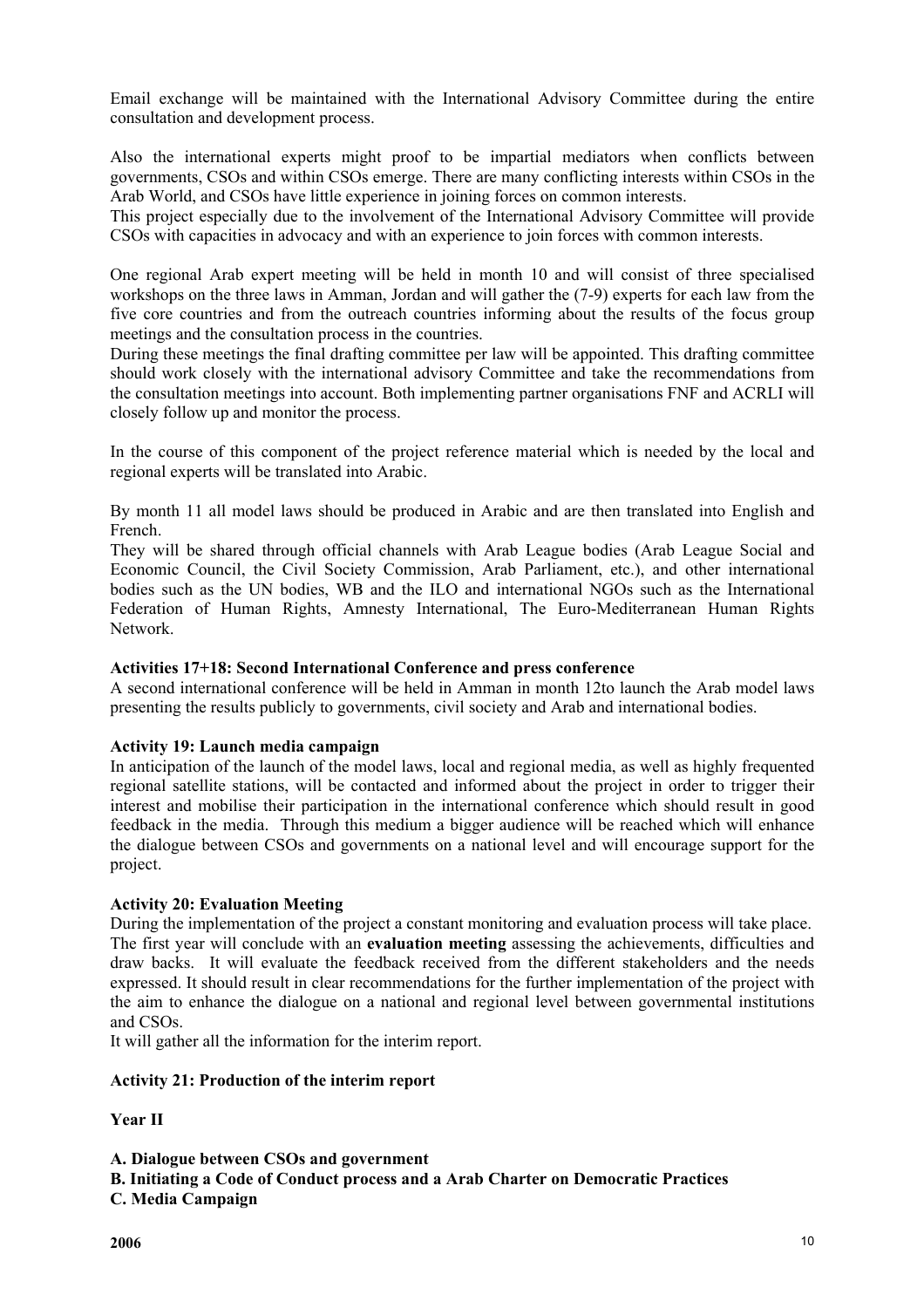Activities of year II will focus on deepening discussions on the model laws and enhancing the capacities of CSO to lobby for the adoption of these laws. In addition, in year II the Code of Conduct and the Arab Charter on Democratic Practices will be developed to assure CSO compliance with the rule of law and accountability.

## **Activities with regard to Model laws (Activities 22-27)**

- Following the international conference 1500 copies of the model laws will be printed in the five countries and 1000 copies in each of the 3 outreach countries. Printing will be done in the countries themselves to avoid problems related to sponsorship and shipping.
- Distribution of the model laws will be done by the national partners and the target group of the law. The publications will be made available in universities' libraries, public libraries, major research centres and to academics.
- The Model Laws will also be distributed to ministries and national parliaments in the targeted countries.
- A book "Freedom of associations" will be published in Arabic compiling the research paper, the model laws and the legal commentary during the drafting process of the model laws
- **Promotion of those model laws through advocacy and local and regional pressure groups, as** well as local and regional media support in promoting this newly created dialogue between governments and civil society.
- Training of governmental bodies as well as CS actors in joint and separate workshops targeting communication with each

## **Activity 25**

The first semester of the 2nd year will further concentrate on launching and promoting the model laws on a national level. National meetings will be held in the five countries and in the outreach countries and will be attended by political parties, NGOs, NGO national networks, labour unions and the media.

## **Activity 26**

The training activities will concentrate on skills and tools to enhance the dialogue between governmental institutions and CSOs. A first requirement will be that CSOs are well trained on the contents of the law, stressing the importance of adherence to rule of law. At least two workshops per country on communication, advocacy and negotiation skills will be organised in order to prepare CSOs for an active, constructive and hopefully effective lobbying campaign.

UNDP POGAR has verbally agreed to contribute to these workshops financially and by sharing its experience in similar projects. The objective here is not only achieving knowledge about the model law, but also to introduce rule of law as an intrinsic part of a democratic society.

## **Activities 27-36**

The **Media campaign** launched during the regional conference will be continued with the following activities on a national level:

- Press conferences in the five countries to announce the development of the model laws with the participation of lawyers involved in the drafting of the model laws, representatives of political parties, unions, and NGOs.
- National TV interviews with activists
- Participation in the popular satellite stations talk programmes such as: Opinion/ Jazeera, Without Limits/ Jazeera, Open Discussion/ Jazeera, , Highlights/ Al-Arabiya, Panorama/ Al-Arabiya, The Fourth Authority/ Al-Arabiya, Talk Shows/ Hura,
- Use the potential of the Internet as a campaigning tool
- Use the Internet to build international support
- Placing announcements and ads on most visited web-sites in the related field serving as a link to the detailed information regarding the initiative
- Using major e-newsletters as carriers of info database.
- Paid and donated campaign advertising on television, radio, print and the Internet delivers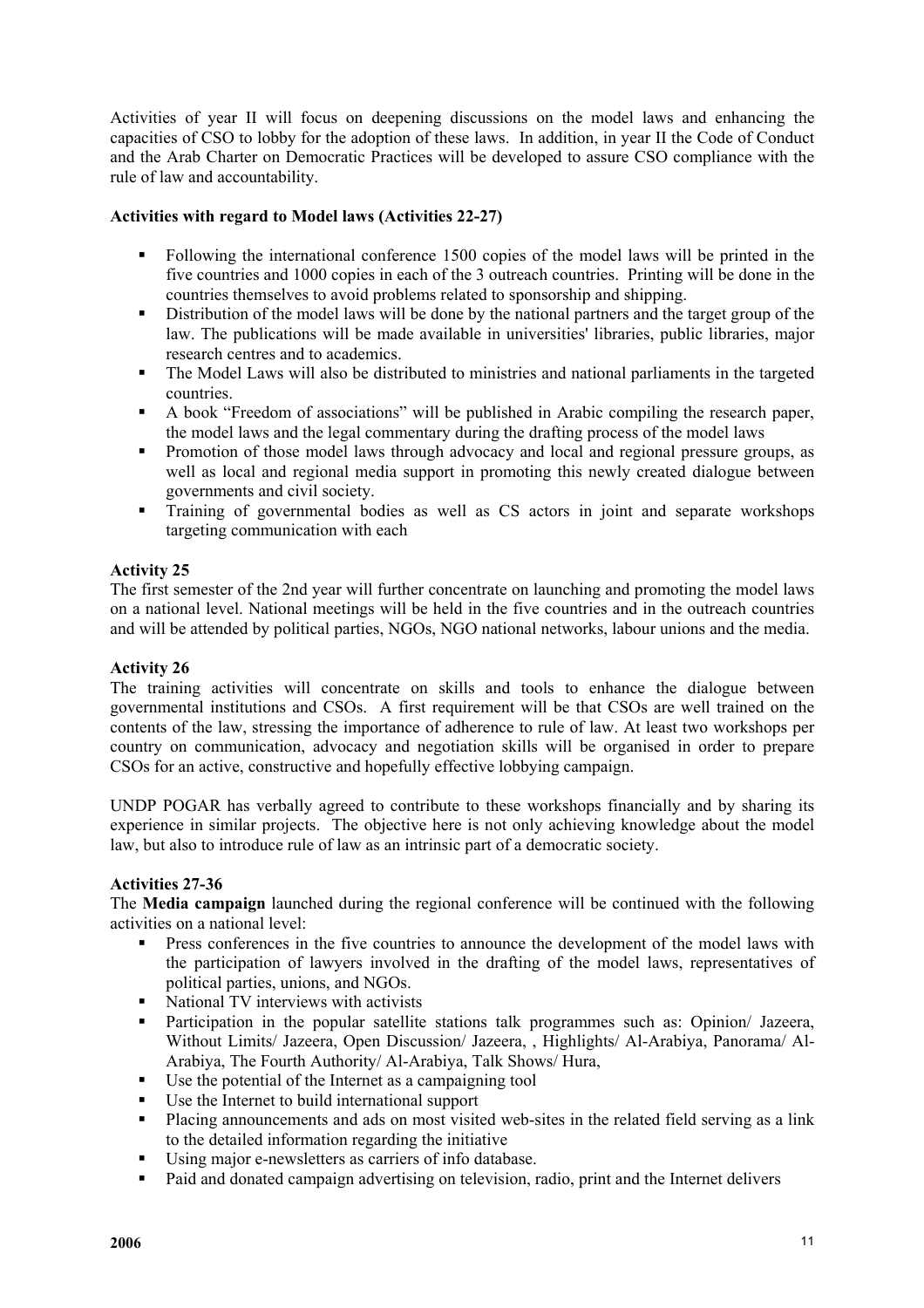This campaign will be implemented by national and regional partners. In addition, international partners will support by promoting the models on their websites and in talk shows and programmes in their countries.

Meetings will be held with editors in chief of the widely distributed daily and weekly newspapers and magazines such as: An-Nahar Daily/ Lebanon, As-Safir Daily/ Lebanon, Al-Rai daily/ Jordan, Al-Ghad Daily Jordan, Al-Ahram Daily/ Egypt, Ahram Al Arab / Egypt, Al Ayyam Daily, Palestine Al Hayat Al Jadeedah Daily/ Palestine. The political situation in Syria will determine the successful involvement of the media.

Meetings with those in charge of the important Arab satellite stations such as Al Jazeera (claiming 40 million viewers in the Arab world), the competing Al-Arabiya station, Al Hura, Future TV, Nile TV and LBC, and others where possible and with national TV stations.

FNF's role will be to coordinate with the media and to assist with the logistics (i.e. preparation for the press conferences) contacting major national and satellite stations and arranging for the talk shows.

Also here, at least two evaluation and monitoring missions per country will be conducted in order to follow up closely on the developments in the targeted countries. Best practices will be highlighted and promoted. The media campaign is expected to last for the whole duration of the project.

#### **Activity 28-34: Code of Conduct and Arab Charter on Democratic Practices**

Target group: CSO and governmental institutions as well as Arab regional bodies

National and regional partners will cooperate on the development and distribution of a Code of Conduct and an Arab Charter on Democratic Practices to govern the work of CSOs .

During the EU funded regional project Bunian: Good governance and participation in public policies (2001-2003) elements of a Code of Conduct for Arab CSOs have been elaborated. The Code stresses the importance of adopting a culture not based on violence but on respect for life; on tolerance; on social, ideological and political pluralism; on participation from both men and women; on a people's right for self-determination; on contemporary international human rights conventions; on democratic legitimacy. The code sets criteria for internal governance of NGO, management of funds, management of human resources and of volunteers, relations with governments, donor organisations, and constituencies and with the media.

These elements will be discussed during a regional meeting attended by international experts from the International Advisory Committee, national and regional NGO networks and NGO activists such as the Arab NGO Network, Arab NGO Network for Development, Arab Organisation for Human Rights, and others.

The aim of this meeting will be to assess the elements of the Code of Conduct produced during Bunian II project on a regional level and to form a final drafting committee to produce a final Code of Conduct document and to develop singing and certification mechanism.

During the regional meeting, tasks will be distributed among the drafting committee which will have 3 months to share information and documents and hold a final meeting to agree on the final document.

A next step will be to launch the Code of Conduct in the different counties (month 18), inviting all key national players, parliamentarians and governments.

This launch will be the official sign of commitment of CSOs to adhere to the Arab Code of Conduct. A concrete result should be that the different networks on a regional and national level have the Code of Conduct document endorsed and signed by any NGO which is applying for membership in a network.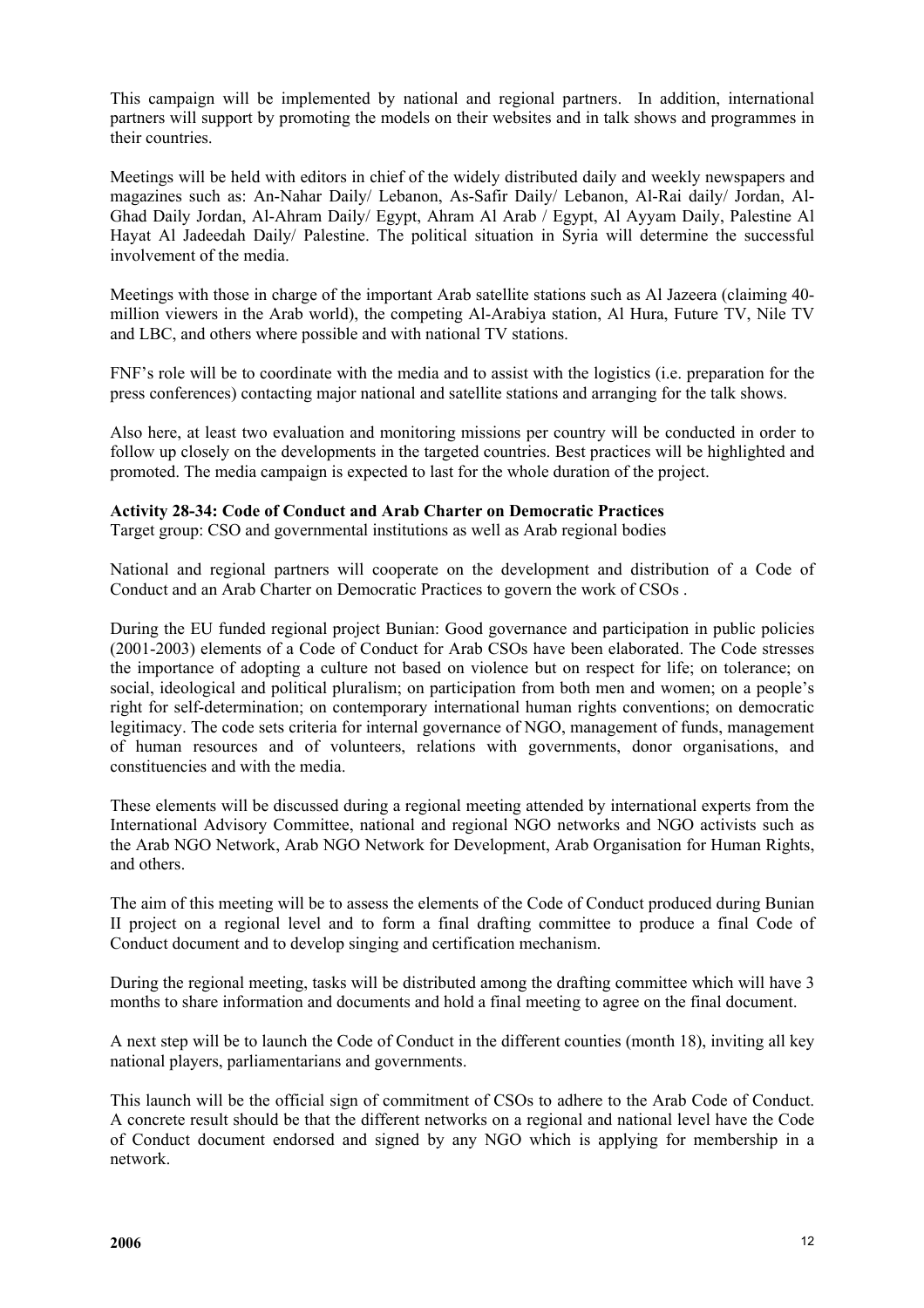The following month will develop specialised trainings of NGO on the certification mechanism and then conduction of trainings for NGOs.

## **Arab Charter on Democratic Practices**

In support of the model law for political parties, an Arab Charter on Democratic Practices with the participation of Arab Parliamentarians, political parties and Islamic groups will be drafted. The aim of this charter is to have all factions within the political spectrum comply with democratic principles, and this not only in theory but also in practice. It will serve as an important document which will enhance the acceptance of democracy as an intrinsic Arab value and not as an imported product from the West. It will also motivate civic participation in politics and in the development of their society.

A draft charter will be prepared by 2 secular opinion leaders and 2 Islamic scholars. The draft paper will be circulated to the political parties and Arab regional bodies prior to the meeting, requesting a thorough evaluation of the document and written recommendations. A working group set up by leading partners FNF and ACRLI will review the recommendations and draft a complete text. International standards on good governance and democracy will be taken as a reference.

A **regional meeting** attended by representatives of Arab parliamentarians and political parties, Arab NGO networks will discuss the document produced.

The final document will be endorsed by the attendees as an Arab Regional Charter for Democratic Practices.

In preparation of the meeting and during the reviewing process, the experiences of the informal network "Arab Parliamentarians against corruption" will be taken into account.

The network will assist the project in promoting and implementing the Arab Charter on Democratic Practices on a national and regional level.

These two meetings on the Code of Conduct and the Arab Charter on Democratic Practices will either be held in Amman or in Beirut according to the political situation and will be organized by the Friedrich Naumann Foundation together with the partner organisation who will provide intellectual as well as logistic support.

#### **Activities 33-34: Printing and distribution of the Code of Conduct and the Arab Charter on Democratic Practices**

- <sup>10.000</sup> copies of the Code of Conduct will be printed. Printing will be done locally in order to avoid problems related to sponsorship and shipping.
- 50.000 booklets of the Arab Charter on Democratic Practices will be also printed.

#### **Activity 35: Production of interim report**

An interim report will be compiled on the basis of internal monitoring and evaluation.

## **YEAR III**

#### **Activities 36-38: Promotion of the Code of Conduct and the Arab Charter on Democratic Practices**

The following months will be devoted to **promotion of the Code of Conduct and the Arab Charter on Democratic Practices**. Media campaigns and at least two workshops on a national level for political parties will be designed and conducted.

Two to three special capacity building workshops on topics related to rule of law, good governance, and democratic practices for different target groups will be developed on request and perceived needs. Here a close cooperation with UNDP POGAR will be sought in order to be able to complement the efforts of other international organisation and avoid duplication of efforts. In order to achieve sustainability and ownership own modules should be developed by and for CSOs.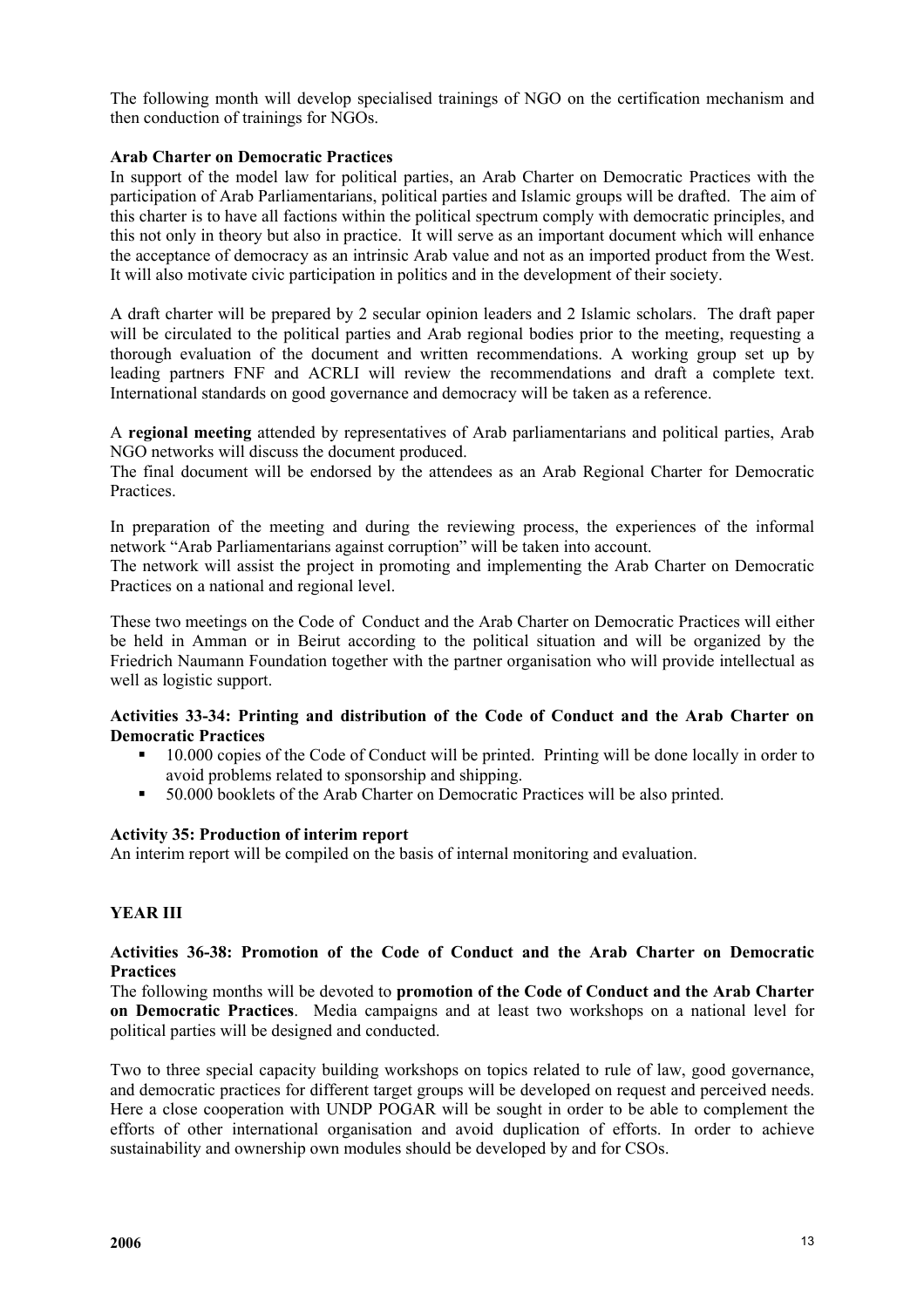The capacity building workshops and trainings on Code of Conduct and the Arab Charter on Democratic Practices will especially focus on youth as a target group (student's council, youth parliament, schools, youth groups in political parties, etc.) In discussion groups the practices in their clubs, institutions and gatherings should be analysed and discussed in order to introduce gradually the democratic principles and respect for rule of law as principle of their societies.

Women empowerment will be achieved through capacity building on Good Governance principles aiming at creating models of best practice.

## **Activity 39: Internal evaluation**

A **final evaluation meeting** will be held in the course of the 3rd year between the two leading partners, the advisory committee and the international advisory committee, including the implementing partner countries from the participating countries.

This meeting will concentrate on the following items:

- Monitoring of the project: Discuss national and regional reports
- Assessing the second year activities
- Discussing new approaches and suggestions
- Discussing means of establishing networks of journalists, legal experts and activist to carry the future promotion of the project beyond its time frame.
- Developing the agenda of the final international conference of the project

This meeting will be organized by the Friedrich Naumann Foundation and its partner organisation and will be held in Amman – Jordan.

## **Activity 40: Final International Conference**

The final international conference with high visibility will be attended by 100 participants from the eight countries including:

- Political parties
- **Islamic groups**
- **International and European organisations**
- Regional Arab networks
- $-$  Arab CSOs
- **Arab League institutions**
- **Arab intellectuals**
- Arab Research Centres
- Parliamentarians

This event will be coordinated by FNF, its partner organisation and the different national partner organisations.

The aim of the meeting is:

- To attain the maximum support for the project outputs
- To come up with concrete recommendation for the adoption of model laws, Code of Conduct and the regional charter

#### **Activity 41: External Evaluation**

External evaluators will be contracted according to the international guidelines for evaluation. The evaluators will attend the final conference; meet with the different stakeholders and representatives from the target groups.

#### **Activities 42+43: Reporting and Auditing**

Final project report writing will be initiated.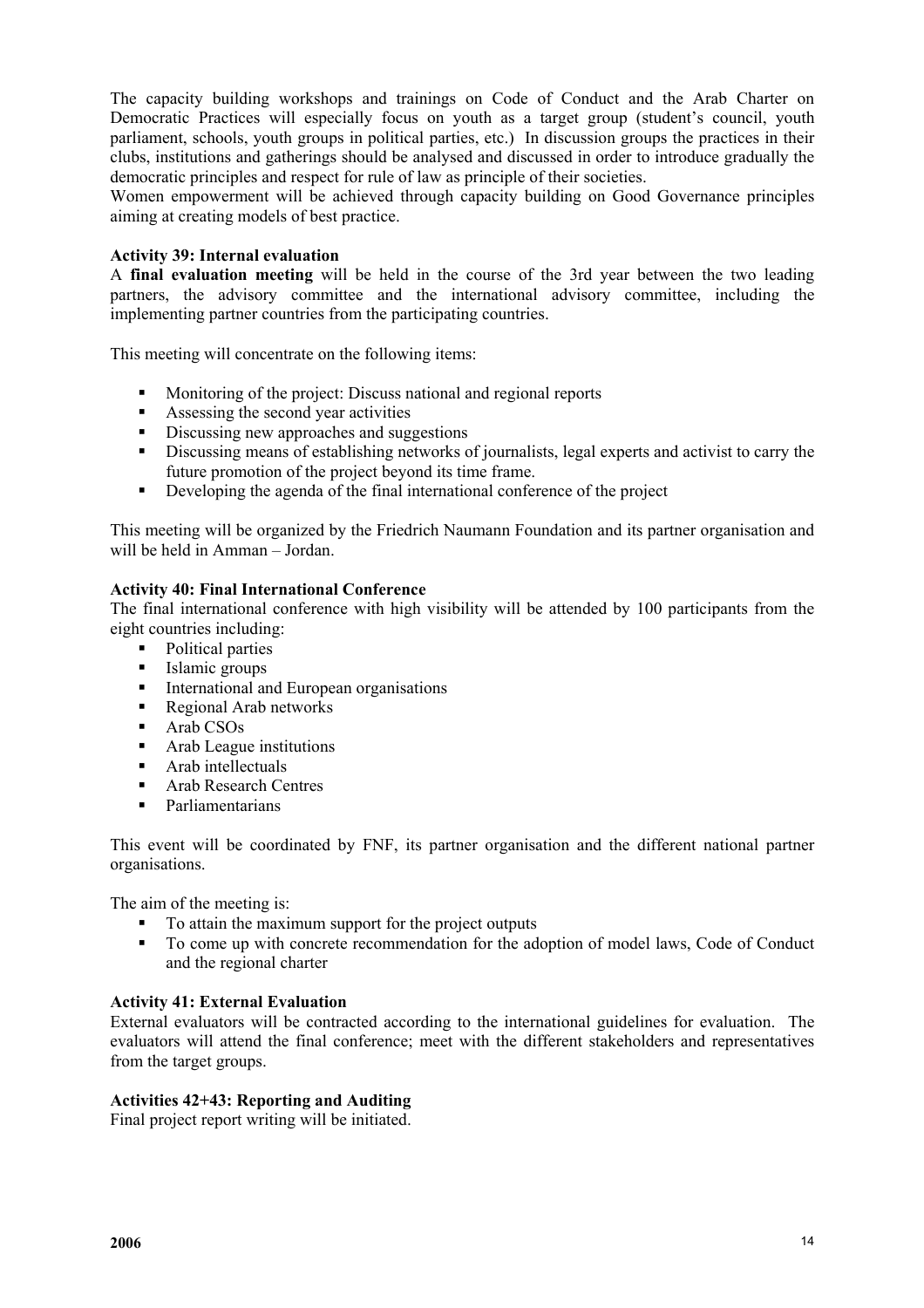## **1.6.1. Methods of implementation and reasons for the proposed methodology**

The project will be implemented by the Friedrich Naumann Foundation office in Amman in full fledged partnership with the regional partner, the Arab Centre for the Development of the Rule of Law and Integrity (ACRLI), based in Beirut and with branch office in Amman.

The FNF offices in the participating and outreach countries will provide logistical support and financial auditing support. As FNF will be the leading partner in the project, the project manager responsible for the overall implementation of the project will be based in Amman, Jordan. He/she will coordinate through visits, emails and other communication means with the implementing national partners, FNF offices and with the main regional partner organisation in Lebanon. FNF office in Amman is responsible for supervising budget spending and financial reporting.

FNF office in Amman will be responsible for the regional meetings, as well as for the coordination with the national partners.

The partner organisation, ACRLI, aims at strengthening the Rule of Law, fighting societal  $\&$ governmental corruption and building the foundations of Law, efficient and independent justice systems within the Arab will provide a precious input to the programme and will guarantee its sustainability and continuity through its wide range of specialized Arab Law Databanks.

ACRLI will organise and implement activities in Lebanon and Syria according to the guidelines of this project proposal, the partnership agreement and following the procedures as discussed in the first internal meeting. National partners will abide by the same guidelines and procedures. Memo of Understandings will be developed specifying role, tasks and responsibilities. On the one hand this methodology will guarantee the ownership of the project by national and regional partners; on the other hand, the achievement of the project objectives will be met. For the regional activities, ACRLI will assist FNF in nominating participants of the different national and regional activities, in the designing the related program, in the implementation of the conferences, in providing the names of national and international experts and resource persons, in the selection of a group of experts (Junior and senior experts), in order to assist in designing model laws and in the methodology of writing such model laws and in the launch of a wide media campaign through its network of media activists.

Two committees will be created: an advisory committee composed of a project manager, the FNF representative, resource persons from ACRLI, and national implementing partners.

The international advisory committee is composed of the advisory committee three experts from international organisations. The advisory committee will be assigned to supervise the overall implementation of the project, monitor the activities, provide guidance, suggest resource persons. The international advisory committee will supervise and provide guidance for the development and production of model laws, Code of Conduct and charter of democratic practices. This will ensure that all outputs are in line with international standards of freedom of association and provide international support for the output produced.

Well selected regional and national partners, Arab opinion leaders, NGO activists, parliamentarians, human rights activists, Arab NGO networks, renowned research centres, the Civil Society Commission of the Arab League and the media, will be involved in the launch of the project in order to widen the support for the project from the very beginning. Representatives from most of these organisations were actively involved in the design of the project, given guidance during and after consultation meeting in Amman on 15 February 2006.

The Civil Society Commission of the Arab League, a partner of FNF in the launch of the Arab Decade of Reform and in the consultation meeting will serve as a regional umbrella for the regional meetings and as link with the different Arab League institutions for the adoption and promotion of the model laws. The Civil Society Commission of the Arab League is based in Amman, Jordan.

By this method FNF will guarantee an overall supervision of the project activities and financial control over them. It will guarantee coordination with national partners as well as with regional partners and will obtain the widest support and feedback from the different actors.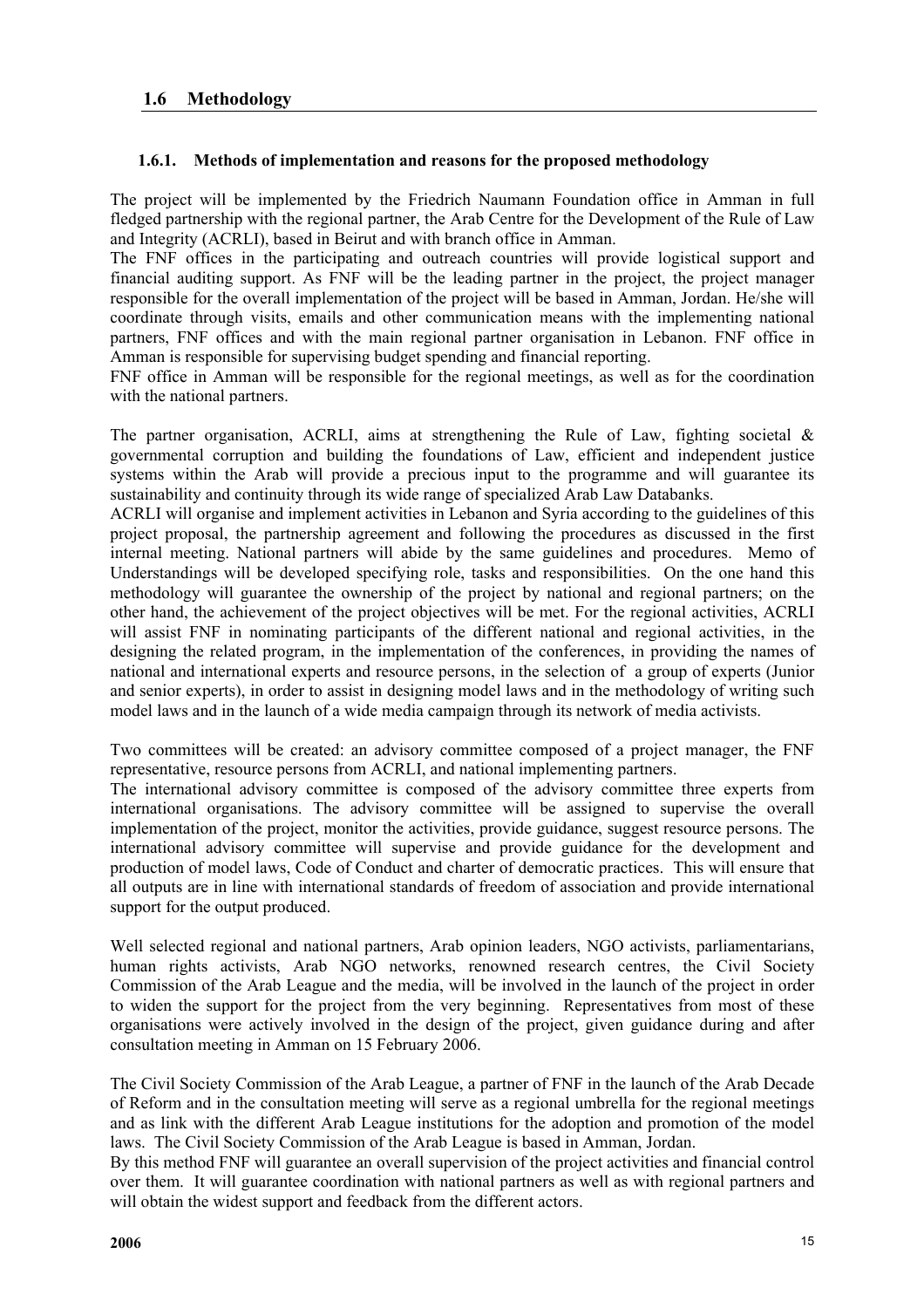Regional meetings and international conferences will be organised by Friedrich Naumann Foundation in cooperation with its partner ACRLI. The national partners will participate and contribute by nominating experts and participants. ACRLI will conduct all activities in Syria as the political situation might prevent foreign organisation to work there efficiently. It will also be responsible for the activities in Lebanon as it is based there. The national partners in Egypt, Jordan and Palestine will implement all events on a national level in close cooperation and communication with FNF and ACRLI. Focus group meetings will again be organised by national partners and facilitated by legal consultants. FNF and ACRLI already have established contacts with Arab satellite stations. According to the development of the project and the political situation on regional and national level innovative methods such as spots, advertisements, talk shows will support the media campaign.

## **1.6.2. How the action builds on the results of previous action**

Within the framework of the Bunian I regional programme (capacity building and networking of NGO 1996 – 1998), implemented by the Friedrich Naumann Foundation and supported by the EU, a first Arab Initiative for the Freedom of Association, has been launched by the formation of an Arab network of legal experts from Mashreq and Maghreb. The legal experts, after many consultation meetings coordinated and facilitated by Bunian and with extra funding of the World Bank, published a book on the different laws governing NGOs in the Arab world depicting the articles that violate the international principles of freedom of associations, issued the first Arab declaration for the freedom of association for NGOs and established a website for the promotion of the Arab initiative principles.

The declaration has been adopted by major Arab NGO networks such as Arab Network for Development consisting of 43 NGOs and the Arab Network for NGOs and by major European- Arab networks such as the Euro-Mediterranean Human Rights Network, as a solid base for freedom of association in the Arab world. The principles laid down by the declaration were subjects to be taught and sources to be quoted in conferences and training events not only in Mashreq and in Maghreb but also for the emerging civil society in Iraq.

Many countries have been reviewing their laws since then and amended them but again, restrictively and discretionary. For example, Egypt's law 84 / 2002 gives enormous discretionary powers to the Ministry of Insurance and Social Affairs (MOSA) to reject applications arbitrarily while technically complying with the law; to refuse the application of an NGO that is threatening to "national unity" or might violate "public order or morals; to engage in any "political activity," including "advocating the program of one of the parties," contributing money to support an electoral campaign, spending money in support of party activity . Much like Egypt, the period 2000 -2005 in Jordan witnessed the discussions of several draft NGO laws which all came to be confused and restrictive due to the tense political situation in the region and especially in Palestine and its impact on the national policies in Jordan.

In Bunian II regional programme (Good Governance of NGOs and Participation of Public Policies 2002 – 203) an assessment tool for governance within the NGO sector has been produced and tested on some NGOs and elements for a Code of Conduct were developed for further elaboration and adoption by the Arab NGO sector benefiting from most prominent international experiences. In addition, a proposal has been made to update the book on the Freedom of Association in the Arab World was made to include a critical review of developments in the different countries but due to the lack of funds and the short implementation period of the project it was not feasible to achieve this goal.

This project will capitalise on the different material collected, the network of activists created and the literature produced, specially the Arab Declaration for the Freedom of Association and the Code of Ethics to further develop model laws and to initiate discussions around the Code of Ethics and to develop procedures for signing and monitoring the compliance. It will utilise new partnerships especially with the Arab League and the media to launch national and regional campaigns to spread awareness on the topic.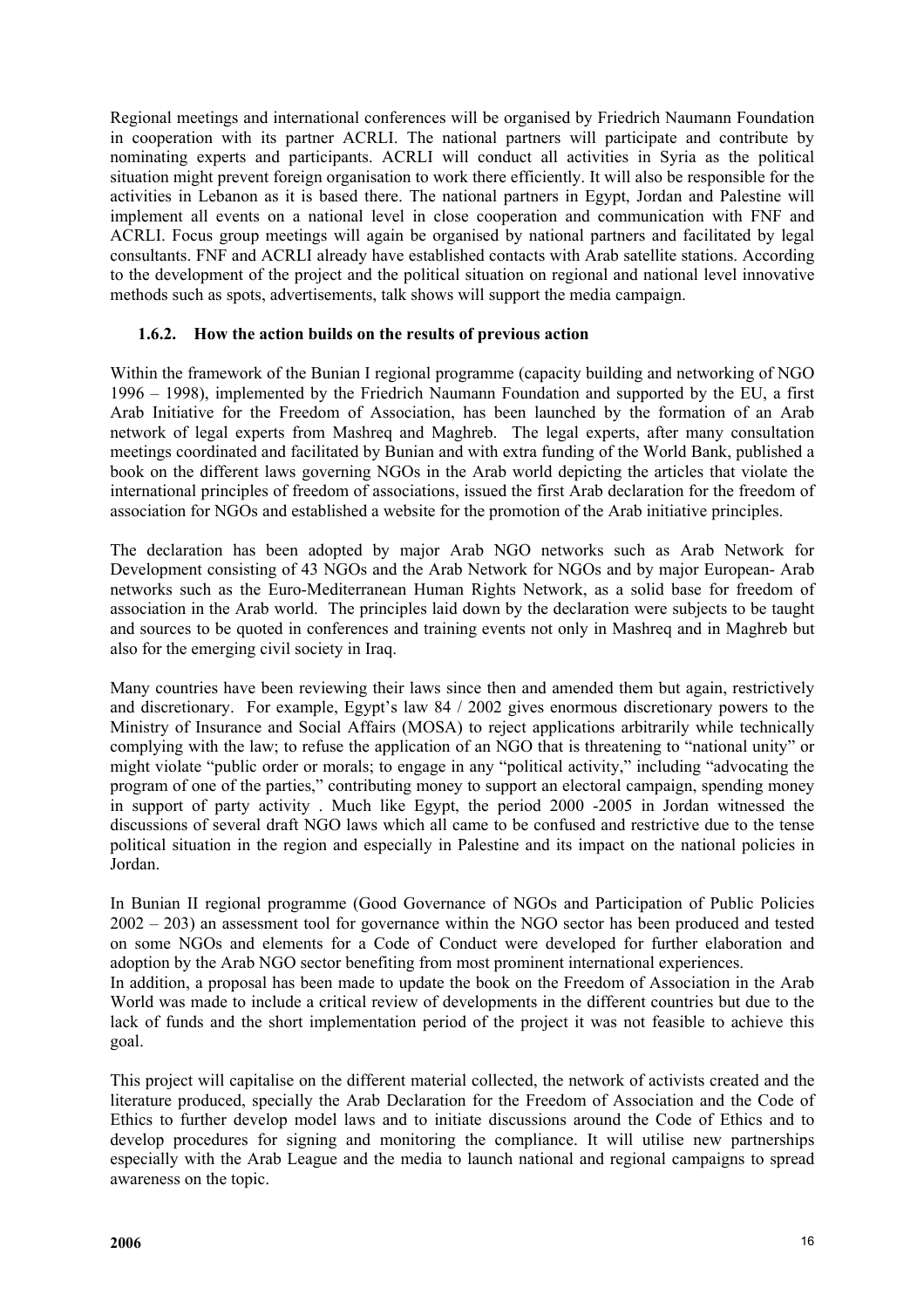## **1.6.3. Where the action is part of a larger programme, explain how it fits or is coordinated with this programme. Please specify the potential synergies with other initiatives, in particular from the EC**

FNF has been committed to promote democratisation, the rule of law and Human Rights in the Middle East since the 1980ies. Support to CSOs, strengthening citizenship and political participation have been the main focal point of FNF's activities in the region.

The project is part of the quest to promote democratic reform in the Middle East and is in-line with the European Neighbourhood Policy (ENP) offering a new framework for relations with Europe's new eastern and southern neighbours intended to bolster the Barcelona Process offering a huge incentive to encourage countries to undertake serious reforms. Together with the European Security Strategy the ENP seeks to establish important precepts for moving forward. In particular, the policy identifies to tackle root causes of instability—a deficit of both democracy and economic opportunity—and promote prosperity.

In May 2003, the European Commission issued an important communication entitled "Reinvigorating EU Actions on Human Rights and Democratization with Mediterranean Partners". The document established strategic guidelines for strengthening the implementation of the human rights clause of the association agreements. Three key documents—"European Security Strategy," "Strengthening the EU's Relations with the Arab World," and "Interim Report on the EU Strategic Partnership with the Mediterranean and the Middle East"—form a strategic umbrella for Europe's new democracypromotion strategy. While the ENP lays out concrete policy options for energizing movement on reform, the European Security Strategy and accompanying papers situate these options in a broader, strategic context. "Strengthening the EU's Partnership with the Arab World" lays out the principles that should govern the European Union's relations with the Arab world. It asserts that an overriding objective should be to **promote political, economic, and social reform**. The paper underscores the need to deepen candid political dialogue and to focus on concrete reform issues. Significantly, it calls for the **involvement of a wide spectrum of political forces** and organisations in the region that favour a non-violent approach and that agree to play by democratic rules.

Issued in March 2004, "Interim Report on an EU Strategic Partnership with the Mediterranean and the Middle East" provides an update on the development of the European Union's Middle East strategy. The paper concludes by asserting eleven key objectives, including development, through partnership, of a common zone of peace, prosperity, and progress; resolution of the Arab-Israeli conflict; longterm, sustained engagement with the region; and the need to strengthen political dialogue and promote respect for human rights and the rule of law.

POGAR (the United Nations Development Programme (UNDP), Programme on Governance in the Arab Region is dedicated to the promotion and development of good governance practices and related reforms in the Arab states. The project will coordinate, complement with the POGAR programme. Excellent working relations have been established since many years.

The project will build on and enhance the increasingly public and fertile discussion of reform across the region producing non-governmental calls for reform that are unprecedented in their number, comprehensiveness, and explicit focus on democracy and freedom such as the conference convened at the Alexandria Library in Egypt, which produced a document demanding the cancellation of emergency laws, the lifting of restrictions on speech and association, and the transfer of authority from Arab states' traditionally dominant executive branch to elected legislatures and an independent judiciary.

It will encourage dialogue around the first joint program aimed at promoting political reform in Arab countries adopted by the 22-member Arab League in 2004 through involving the different Arab League specialised institutions and opening dialogue between these institutions and the civil society. However, it has to be mentioned, that there is currently not one initiative targeting CSOs in all five plus three countries of the region that offers such a comprehensive approach leading towards democratisation of this important sector.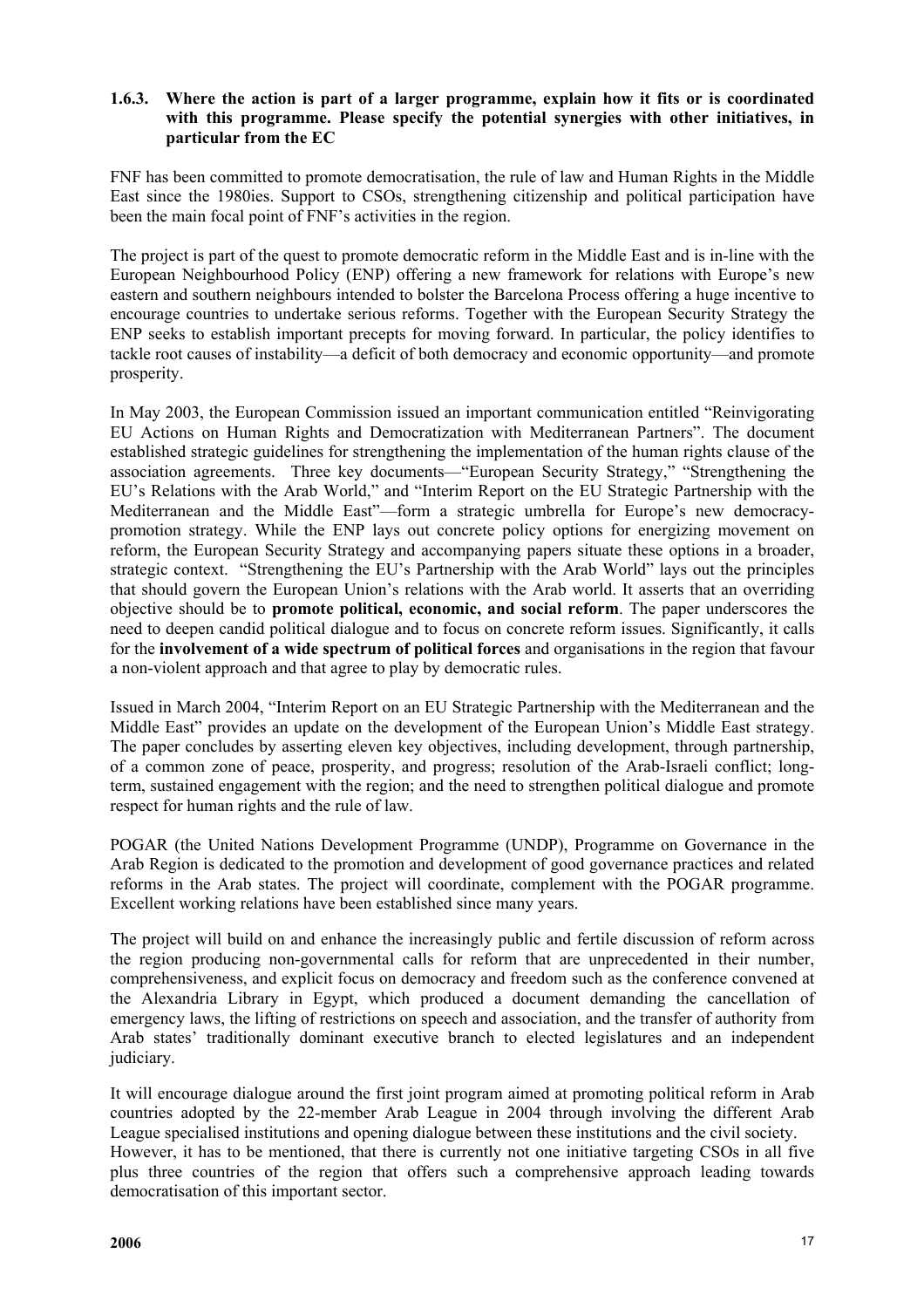## **1.6.4. Procedures for follow up and internal/external evaluation**

Regular meetings will be held between FNF and its partner organisation the Arab Centre for the Development of the Rule of Law and Integrity to assess the national and regional progress of the project implementation and of the results achieved. For that purpose an advisory committee will be created at the launch of the project, which will closely monitor the progress of the implementation on a regional and national level. The advisory committee will be constantly in contact, however also one meeting will be organised annually aiming at evaluating the progress. The recommendations and finding of these meeting will be documented. . The international advisory committee will supervise and provide guidance for the development and production of model laws, Code of Conduct and charter of democratic practices. This will ensure that all outputs are in line with international standards of freedom of association. New approaches and methods to achieve the goals of the project according to the developments in the regional will also be discussed. Other meetings will be held if required throughout the development of the project.

National reports will contain detailed activities, list of participants and assess the quality of input, themes, challenges and recommendations.

The meetings will discuss future action plans and will adapt them to respond to the feedback received from participants in earlier events and according to recommendations of the national partners.

In addition, the Friedrich Naumann Foundation, together with its regional and national partners will observe statistics, studies and researches on CSOs in the targeted countries and will monitor the numbers of registered NGOs, political parties, unions, Islamic welfare societies during the period of implementation. The level of participation in existing civil society organisations will be evaluated at the beginning of the project activities and throughout the implementation process.

New legislations regarding the organisation of CSO issued during the implementation period of the programme will be documented and improvements/ deterioration in comparison with existing ones with regard to international standards will be documented. In addition, media response to the project activities will be monitored and documented

The project will ensure constant involvement and consultation with the Arab League to have the model laws accepted, adopted and promoted within the specialised Arab League bodies.

The project will assign an external evaluation team from among the well known firms to assess the project achievements with regard to the logical framework, the objectives and results during the last quarter of the  $3<sup>rd</sup>$  semester of implementation. The evaluators shall examine the quality of models produced and conduct visits to the countries targeted and meet with partners. Interviews with project director, main partners, and other partners and with key staff will be carried out.

## **1.6.5. Description of the role and participation in the action of the various actors (local partner, target groups, local authorities, etc.), and the reasons for which these roles have been assigned to them.**

The project will be implemented by the Friedrich Naumann Foundation office in Amman in full fledged partnership with the regional partner, the Arab Centre for the Development of the Rule of Law and Integrity (ACRLI), based in Beirut and with branch office in Amman.. The FNF offices in the participating and outreach countries will provide logistical support and financial auditing support.

FNF office in Amman will be responsible for the regional activities, as well as for the coordination with the national partners. ACRLI will organise and implement activities in Lebanon and Syria according to the guidelines of this project proposal, the partnership agreement and following the procedures as discussed in the first internal meeting. National partners will abide by the same guidelines and procedures.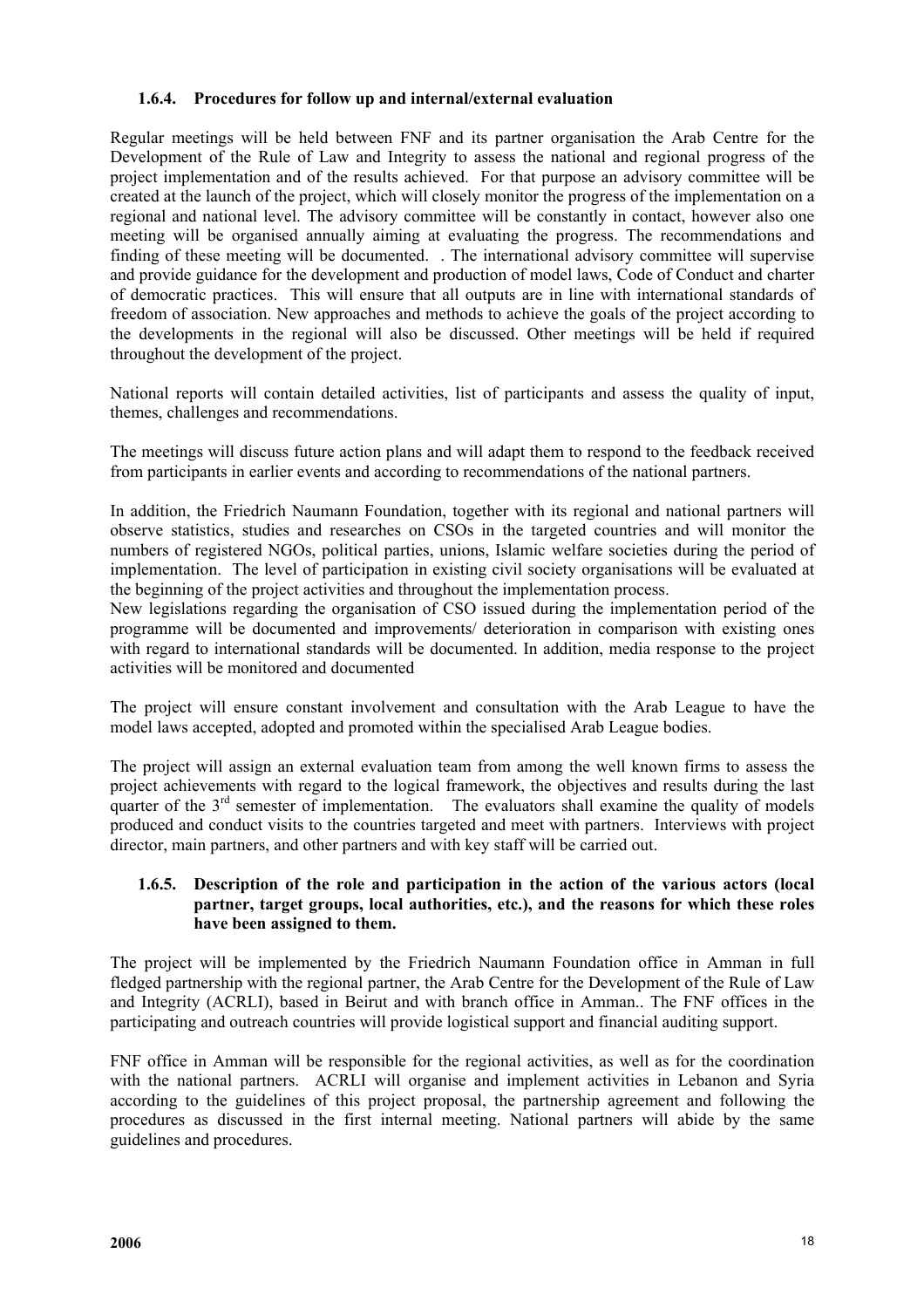The national partners in the five countries will be the main and actual implementers of the project activities in order to guarantee the ownership of the project by national actors. Local partners will be assigned and contracted to implement the activities. They are selected due to their inclusive nature, their ability to reach to the different actors and their credibility in their societies.

During the national launch, the target groups in the different countries will be well informed about the project activities and will be consulted on the best means to achieve the desired objectives.

## **1.6.6. Team proposed for implementation of the action (by function: there is no need to include the names of individuals here)**

There will be a full time project manager to be based in Amman, Jordan who is supervised by the Resident Representative of FNF in Amman and a representative of ACRLI in Lebanon. The project manager will be assisted by an assistant and a fulltime accountant also to be based in Amman.

There will be a project coordinator in Lebanon and one in Syria responsible for the implementation of activities in the respective countries.

The national partners will assign human resources for the implementation of the project

FNF offices in Palestine, Egypt and in the outreach countries will provide guidance, logistical and financial administration support.

Two committees will be formed.

- One for the implementation of the project: An advisory committee which comprises the project manager and the two advisors as well as the national implementing partners.
- The international advisory committee includes the advisory committee with international experts. Legal expertise will be contracted on a consultancy basis.

## **1.6.7. Main means proposed for implementation of the action (equipment, tools…)**

Fully equipped offices of FNF in Amman, Palestine, Egypt, and in the outreach countries exist. The regional partner ACRLI has fully equipped premises in Beirut and one office in Amman. All partners are required to dispose of fully equipped offices including computers with internet access. If not available with some of the national partners, the project should provide the equipment which is essential for the implementation of the project.A laptop with wireless internet has to be purchased for the project manager.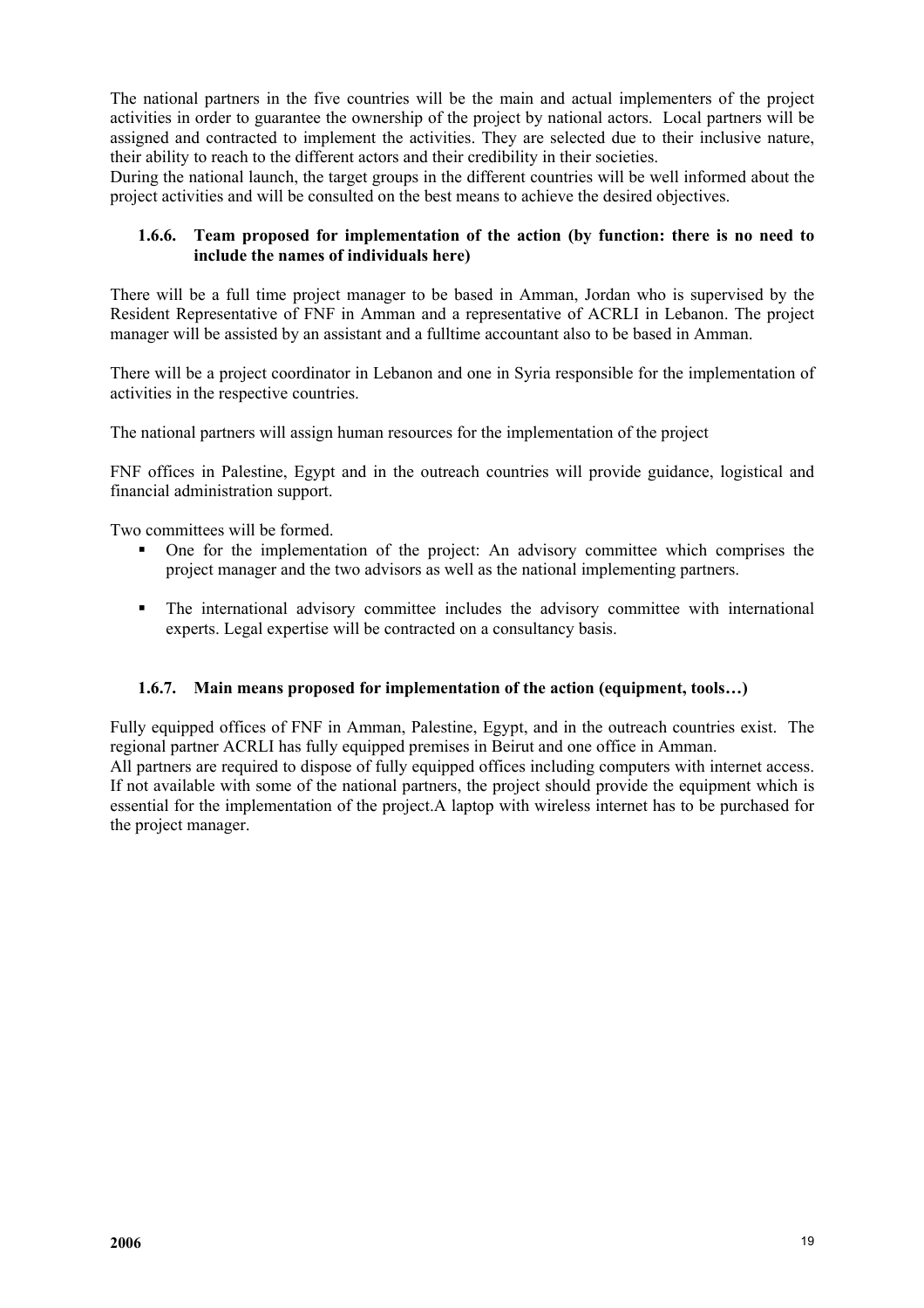## **1.7. Duration and action plan**

The duration of the action will be \_36\_ months.

| Year 1                                                                     |             |                         |                         |                           |             |             |                |             |   |             |             |    |                                                     |
|----------------------------------------------------------------------------|-------------|-------------------------|-------------------------|---------------------------|-------------|-------------|----------------|-------------|---|-------------|-------------|----|-----------------------------------------------------|
|                                                                            |             |                         | Semester 1              |                           |             |             |                |             |   | Semester 2  |             |    |                                                     |
| Activity                                                                   | Month<br>1  | $\overline{c}$          | $\overline{\mathbf{3}}$ | $\overline{\mathcal{A}}$  | 5           | 6           | $\overline{7}$ | 8           | 9 | 10          | 11          | 12 | Implementing body                                   |
| 1. Formation and<br>meeting of the<br>advisory<br>committee                | $\mathbf X$ |                         |                         |                           |             |             |                |             |   |             |             |    | <b>FNF/ACRLI</b>                                    |
| 2. Preparation<br>regional<br>coordination<br>meeting                      | $\mathbf x$ | $\overline{\mathbf{X}}$ | $\overline{\mathbf{X}}$ |                           |             |             |                |             |   |             |             |    | <b>FNF/ACRLI</b>                                    |
| 3.Regional<br>coordination<br>meeting                                      |             |                         | X                       |                           |             |             |                |             |   |             |             |    | <b>FNF/ACRLI</b>                                    |
| formation<br>international<br>advisory board                               |             |                         | $\mathbf X$             |                           |             |             |                |             |   |             |             |    | <b>FNF/ACRLI</b>                                    |
| 4.research<br>papers                                                       |             | X                       | X                       | $\mathbf X$               | $\mathbf X$ | $\mathbf X$ |                |             |   |             |             |    | <b>FNF/ACRLI</b><br>advisory board                  |
| 5.Preparation<br>International<br>Conference                               |             |                         |                         | $\boldsymbol{\mathrm{X}}$ | $\mathbf X$ | $\mathbf X$ |                |             |   |             |             |    | <b>FNF/ACRLI</b><br>international<br>advisory board |
| International<br>6.<br>conference                                          |             |                         |                         |                           |             | $\mathbf X$ |                |             |   |             |             |    | FNF/ACRLI<br>advisory board                         |
| 7.Consultation<br>process                                                  |             |                         |                         |                           |             |             | $\mathbf{X}$   | X           | X | $\mathbf X$ | X           |    | national partners                                   |
| 8.<br>National<br>meetings in five<br>countries                            |             |                         |                         |                           |             |             | X              | $\mathbf X$ |   |             |             |    | national partners                                   |
| Consultation<br>9.<br>(focus<br>group<br>meetings)<br>in<br>five countries |             |                         |                         |                           |             |             |                |             | X | $\mathbf X$ |             |    | national partners                                   |
| 10. Preparation<br>regional meeting                                        |             |                         |                         |                           |             |             |                |             |   | $\mathbf X$ |             |    | <b>FNF</b> Jordan<br><b>ACRLI</b>                   |
| Regional<br>11.<br>meeting Amman                                           |             |                         |                         |                           |             |             |                |             |   | $\mathbf X$ |             |    | <b>FNF/ACRLI</b><br>international<br>advisory board |
| Formation<br>12.<br>drafting<br>committee                                  |             |                         |                         |                           |             |             |                |             |   | $\mathbf X$ |             |    | <b>FNF/ACRLI</b><br>international<br>advisory board |
| Production<br>13.<br>model laws                                            |             |                         |                         |                           |             |             |                |             |   |             | X           |    | <b>FNF/ACRLI</b><br>international<br>advisory board |
| 14. Preparation<br>launch<br>model<br>laws                                 |             |                         |                         |                           |             |             |                |             |   | $\mathbf X$ | $\mathbf X$ |    | FNF Jordan<br><b>ACRLI</b>                          |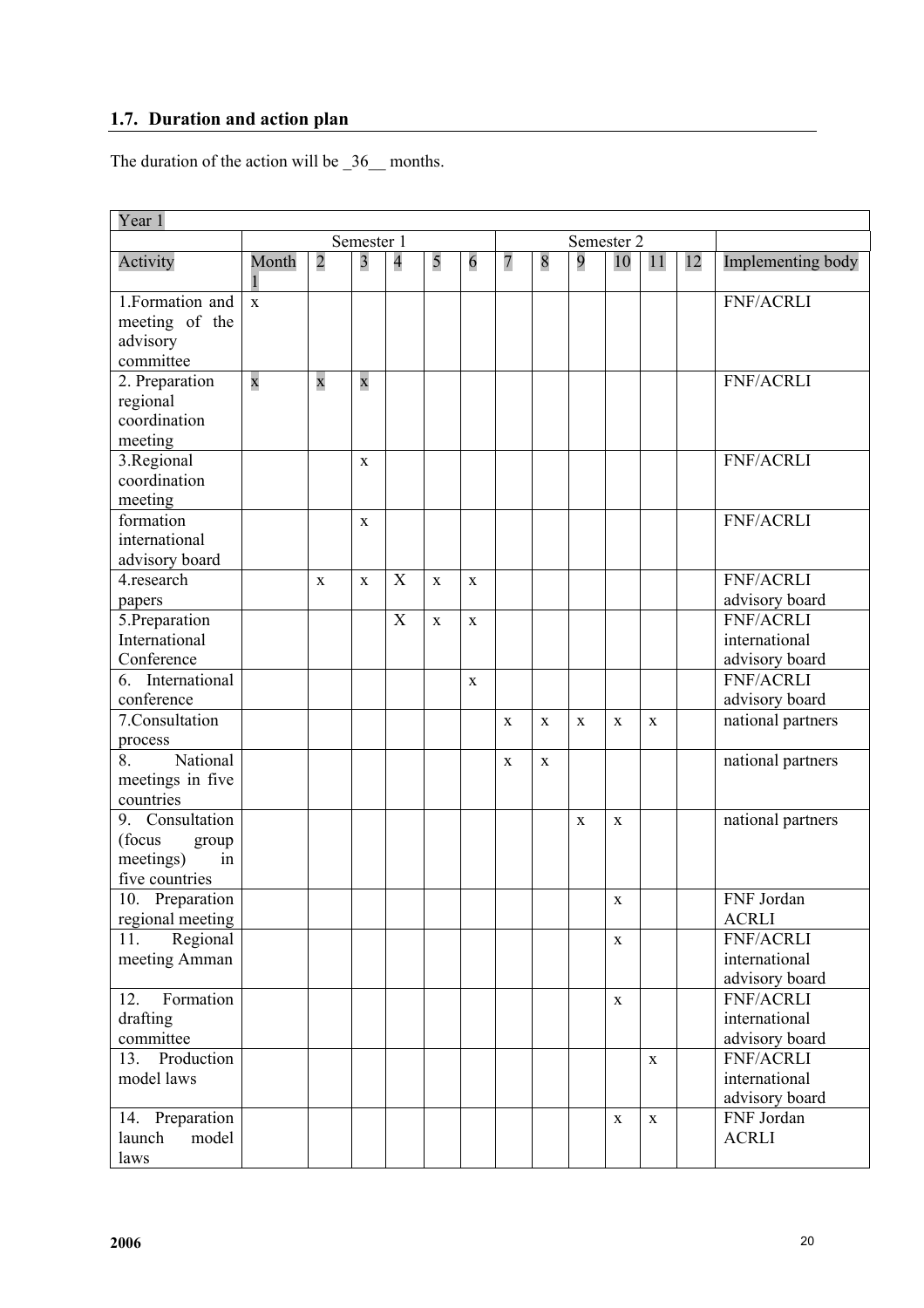| 15.<br>Translation<br>English-<br>laws |  |  |  | $\mathbf{x}$ |              | FNF Jordan<br><b>ACRLI</b> |
|----------------------------------------|--|--|--|--------------|--------------|----------------------------|
| French                                 |  |  |  |              |              |                            |
| 16. Preparation                        |  |  |  | $\mathbf{x}$ |              | FNF Jordan                 |
| media campaign                         |  |  |  |              |              | <b>ACRLI</b>               |
| 17. International                      |  |  |  | $\mathbf{x}$ |              | <b>FNF/ACRLI</b>           |
| conference:                            |  |  |  |              |              | international              |
| model<br>Launch                        |  |  |  |              |              | advisory board             |
| laws                                   |  |  |  |              |              |                            |
| 18.<br>Press                           |  |  |  | $\mathbf{x}$ |              | FNF Jordan                 |
| conference                             |  |  |  |              |              | <b>ACRLI</b>               |
| 19.<br>Launch                          |  |  |  | $\mathbf{x}$ |              | FNF Jordan                 |
| media campaign                         |  |  |  |              |              | <b>ACRLI</b>               |
| 20. Evaluation                         |  |  |  | $\mathbf{x}$ |              | <b>FNF/ACRLI</b>           |
| meeting                                |  |  |  |              |              | international              |
|                                        |  |  |  |              |              | advisory board             |
| Interim<br>21.                         |  |  |  |              | $\mathbf{x}$ | <b>FNF/ACRLI</b>           |
| report                                 |  |  |  |              |              |                            |

|                              | For the following years: |                |   |   |                |   |   |    |                                       |  |
|------------------------------|--------------------------|----------------|---|---|----------------|---|---|----|---------------------------------------|--|
| Activity                     | Semeste                  | $\overline{4}$ | 5 | 6 | $\overline{7}$ | 8 | 9 | 10 | Implementing body                     |  |
|                              | r <sub>3</sub>           |                |   |   |                |   |   |    |                                       |  |
| 22. Printing of              | $\mathbf X$              |                |   |   |                |   |   |    | national partners                     |  |
| model law in 5               |                          |                |   |   |                |   |   |    | <b>FNF/ACRLI</b>                      |  |
| target countries             |                          |                |   |   |                |   |   |    |                                       |  |
| and 1 outreach               |                          |                |   |   |                |   |   |    |                                       |  |
| country                      |                          |                |   |   |                |   |   |    |                                       |  |
| National<br>23.              | $\mathbf X$              |                |   |   |                |   |   |    | national partners                     |  |
| model<br>launch              |                          |                |   |   |                |   |   |    | <b>FNF/ACRLI</b>                      |  |
| laws in 5 target             |                          |                |   |   |                |   |   |    |                                       |  |
| countries<br>and             |                          |                |   |   |                |   |   |    |                                       |  |
| outreach<br>24. Distribution |                          |                |   |   |                |   |   |    |                                       |  |
| of model laws in             | $\mathbf X$              |                |   |   |                |   |   |    | national partners<br><b>FNF/ACRLI</b> |  |
| the<br>five                  |                          |                |   |   |                |   |   |    |                                       |  |
| countries and in             |                          |                |   |   |                |   |   |    |                                       |  |
| outreach                     |                          |                |   |   |                |   |   |    |                                       |  |
| 25.<br>Promotion             | $\mathbf{x}$             |                |   |   |                |   |   |    | national partners                     |  |
| campaign in the              |                          |                |   |   |                |   |   |    | <b>FNF/ACRLI</b>                      |  |
| five countries               |                          |                |   |   |                |   |   |    |                                       |  |
| 26.<br>Training              | $\mathbf X$              |                |   |   |                |   |   |    | national partners                     |  |
| workshops<br>on              |                          |                |   |   |                |   |   |    | <b>FNF/ACRLI</b>                      |  |
| laws in the five             |                          |                |   |   |                |   |   |    |                                       |  |
| countries                    |                          |                |   |   |                |   |   |    |                                       |  |
| 27.<br>Advocacy              | $\mathbf X$              |                |   |   |                |   |   |    | national partners                     |  |
| and<br>awareness             |                          |                |   |   |                |   |   |    | <b>FNF/ACRLI</b>                      |  |
| campaign                     |                          |                |   |   |                |   |   |    |                                       |  |
| through media                |                          |                |   |   |                |   |   |    |                                       |  |
| $\overline{28}$ .            | $\mathbf X$              |                |   |   |                |   |   |    | <b>FNF/ACRLI</b>                      |  |
| Development                  |                          |                |   |   |                |   |   |    | international                         |  |
| Code<br>of                   |                          |                |   |   |                |   |   |    | advisory board                        |  |
| Conduct<br>and               |                          |                |   |   |                |   |   |    |                                       |  |
| Arab Charter on              |                          |                |   |   |                |   |   |    |                                       |  |
| Democratic                   |                          |                |   |   |                |   |   |    |                                       |  |
| Practices                    |                          |                |   |   |                |   |   |    |                                       |  |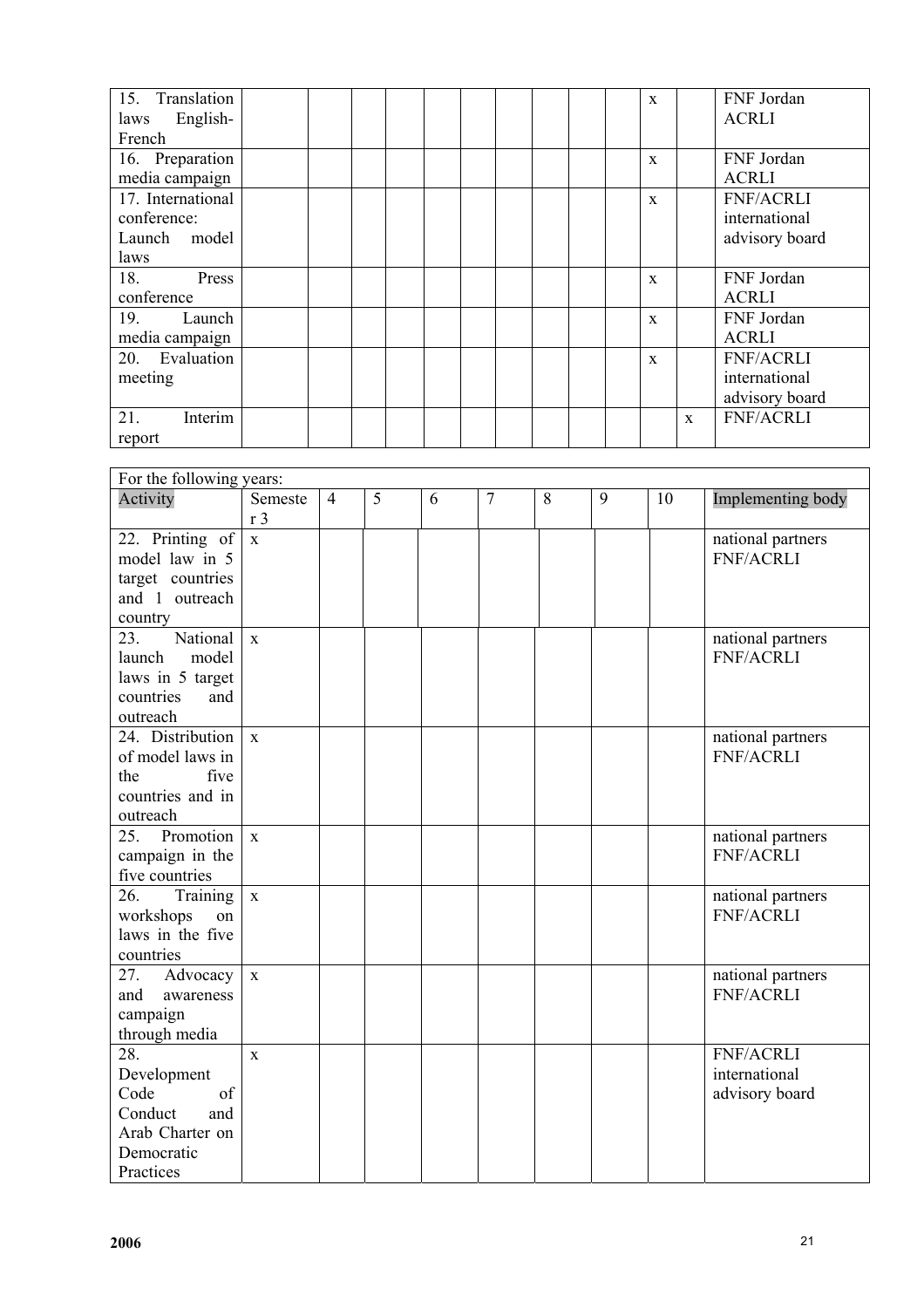| 29.<br>Regional         | $\mathbf X$  |              |             |              |  | <b>FNF/ACRLI</b>  |
|-------------------------|--------------|--------------|-------------|--------------|--|-------------------|
| meeting<br>on           |              |              |             |              |  | international     |
| Code<br>of              |              |              |             |              |  | advisory board    |
| Conduct<br>and          |              |              |             |              |  |                   |
| Arab Charter on         |              |              |             |              |  |                   |
| Democratic              |              |              |             |              |  |                   |
| Practices               |              |              |             |              |  |                   |
| Production<br>30.       | $\mathbf{X}$ |              |             |              |  | <b>FNF/ACRLI</b>  |
|                         |              | $\mathbf{X}$ |             |              |  |                   |
| of<br>of<br>Code        |              |              |             |              |  | international     |
| Conduct<br>and          |              |              |             |              |  | advisory board    |
| Arab Charter on         |              |              |             |              |  |                   |
| Democratic              |              |              |             |              |  |                   |
| Practices               |              |              |             |              |  |                   |
| Regional<br>31.         |              | $\mathbf X$  |             |              |  | <b>FNF/ACRLI</b>  |
| launch<br>of            |              |              |             |              |  | international     |
| conduct<br>and          |              |              |             |              |  | advisory board    |
| charter<br>of           |              |              |             |              |  |                   |
| democratic              |              |              |             |              |  |                   |
| practices               |              |              |             |              |  |                   |
| 32. Launch<br>of        |              | $\mathbf X$  |             |              |  | <b>FNF/ACRLI</b>  |
| Code<br>of              |              |              |             |              |  | international     |
| Conduct<br>and          |              |              |             |              |  | advisory board    |
| of<br>charter           |              |              |             |              |  | national partners |
| democratic              |              |              |             |              |  |                   |
| practices in five       |              |              |             |              |  |                   |
| countries and in        |              |              |             |              |  |                   |
| outreach                |              |              |             |              |  |                   |
| 33. Printing of         |              | X            |             |              |  | national partners |
| Code<br>of              |              |              |             |              |  | <b>FNF/ACRLI</b>  |
| Conduct<br>and          |              |              |             |              |  |                   |
| Arab Charter on         |              |              |             |              |  |                   |
| Democratic              |              |              |             |              |  |                   |
| Practices               |              |              |             |              |  |                   |
| 34. Distribution        |              | $\mathbf X$  |             |              |  | national partners |
| of<br>of<br>Code        |              |              |             |              |  | <b>FNF/ACRLI</b>  |
| Conduct<br>and          |              |              |             |              |  |                   |
| Arab Charter on         |              |              |             |              |  |                   |
| Democratic              |              |              |             |              |  |                   |
| Practices               |              |              |             |              |  |                   |
| Interim<br>35.          |              |              |             |              |  | <b>FNF/ACRLI</b>  |
| report                  |              |              |             |              |  |                   |
| 36.<br>Advocacy         |              | $\mathbf{X}$ | X           | $\mathbf{X}$ |  | national partners |
| and<br>awareness        |              |              |             |              |  | <b>FNF/ACRLI</b>  |
|                         |              |              |             |              |  |                   |
| through<br>media        |              |              |             |              |  |                   |
| campaign                |              |              |             |              |  |                   |
| 37. CB training         |              |              | $\mathbf X$ | $\mathbf X$  |  | national partners |
| <b>CSO</b><br>for<br>on |              |              |             |              |  | <b>FNF/ACRLI</b>  |
| Code<br>of              |              |              |             |              |  |                   |
| Conduct<br>and          |              |              |             |              |  |                   |
| Arab Charter on         |              |              |             |              |  |                   |
| Democratic              |              |              |             |              |  |                   |
| Practices in the        |              |              |             |              |  |                   |
| five countries          |              |              |             |              |  |                   |
| 38. Preparation         |              |              |             | $\mathbf X$  |  | <b>FNF/ACRLI</b>  |
| Final conference        |              |              |             |              |  | international     |
|                         |              |              |             |              |  | advisory board    |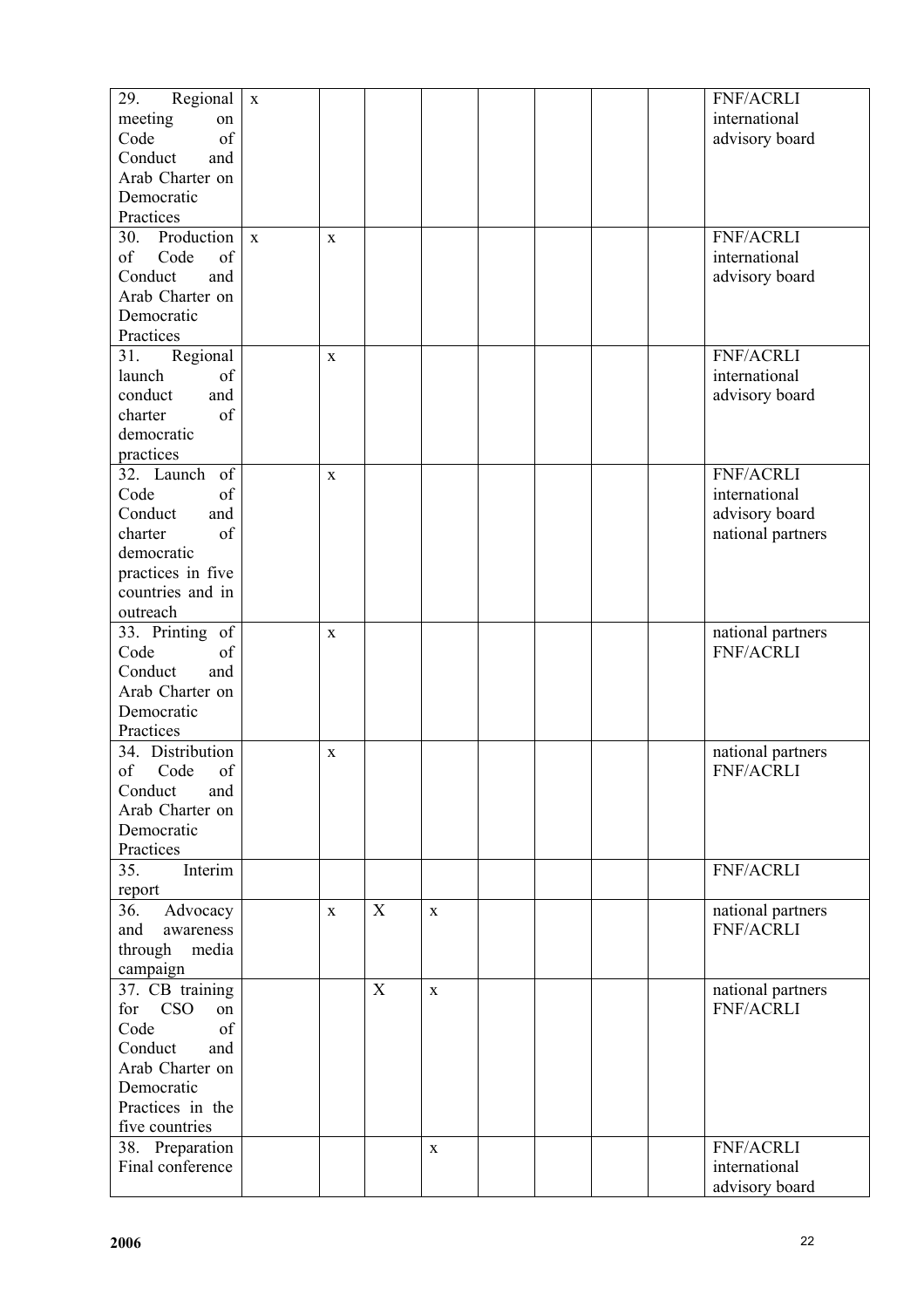| 39.<br>Internal |  | X |  |  | <b>FNF/ACRLI</b> |
|-----------------|--|---|--|--|------------------|
| evaluation      |  |   |  |  | international    |
|                 |  |   |  |  | advisory board   |
| Final<br>40.    |  | X |  |  | <b>FNF/ACRLI</b> |
| conference      |  |   |  |  | international    |
|                 |  |   |  |  | advisory board   |
| 41. Evaluation  |  | X |  |  | <b>FNF/ACRLI</b> |
|                 |  |   |  |  | international    |
|                 |  |   |  |  | advisory board   |
| 42. Reporting   |  | X |  |  | <b>FNF/ACRLI</b> |
|                 |  |   |  |  |                  |
| 43. Auditing    |  | X |  |  | <b>FNF/ACRLI</b> |
|                 |  |   |  |  |                  |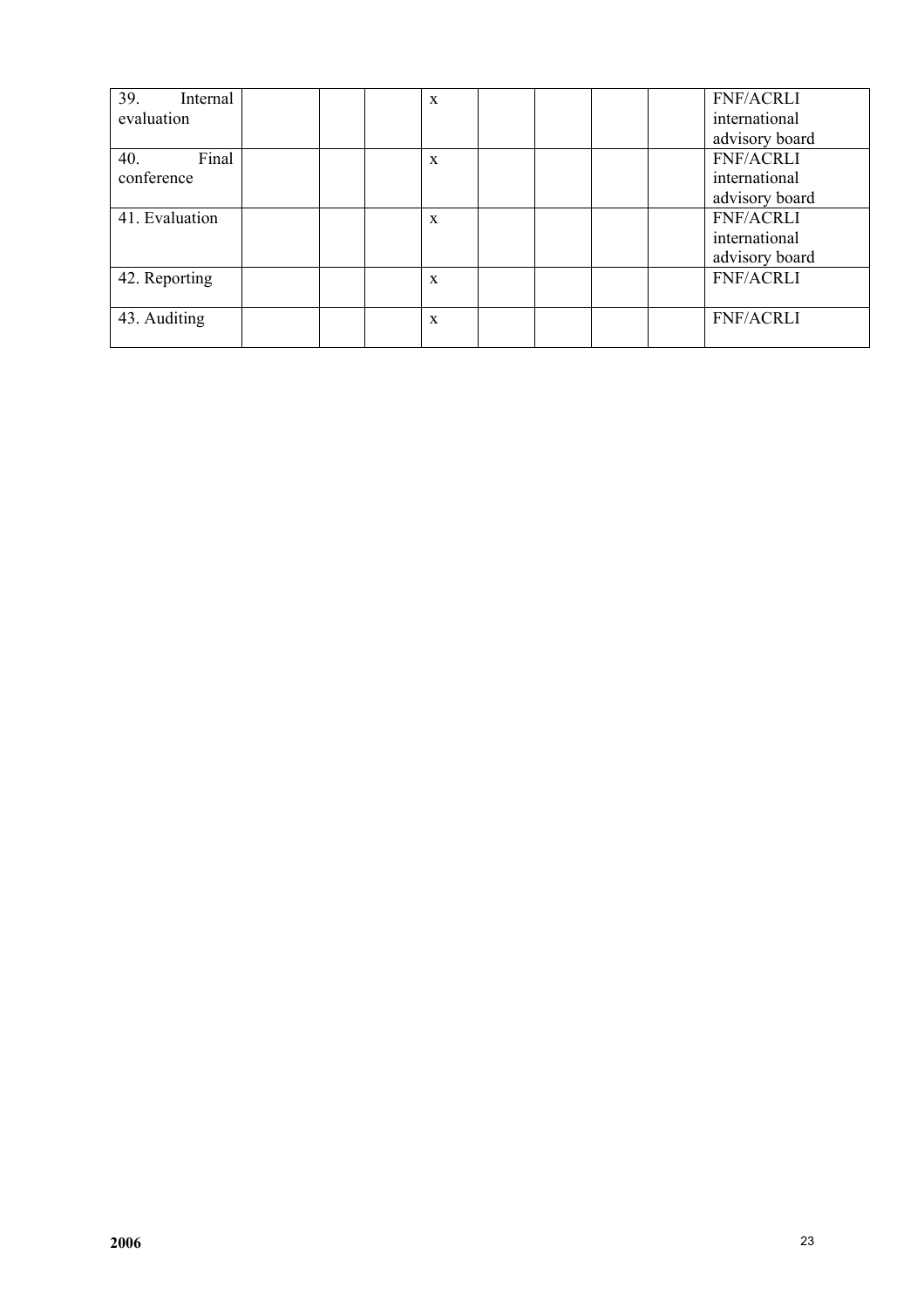## **Detailed Action Plan for Year 1**

|                | Month                                                 | <b>Activity</b>                                                                                                                                                                                                                                                                                 | <b>Implementers</b>                                                                                                                   | <b>Objectives</b>                                                                                                                                                                                                                                                    | <b>Place</b>                                                                     | <b>Output/ Results</b>                                                                                                                                                                                                                    |
|----------------|-------------------------------------------------------|-------------------------------------------------------------------------------------------------------------------------------------------------------------------------------------------------------------------------------------------------------------------------------------------------|---------------------------------------------------------------------------------------------------------------------------------------|----------------------------------------------------------------------------------------------------------------------------------------------------------------------------------------------------------------------------------------------------------------------|----------------------------------------------------------------------------------|-------------------------------------------------------------------------------------------------------------------------------------------------------------------------------------------------------------------------------------------|
|                | January<br>2007                                       | Coordination<br>Meeting with<br>Partner<br>$+$<br>formation of<br>Advisory<br>Committee <sup>1</sup>                                                                                                                                                                                            | <b>FNF</b><br>(lead<br>partner) + ACRLI                                                                                               | the<br>Put<br>action<br>plan<br>implementation<br>method,<br>coordination<br>means<br>and<br>communication<br>procedures<br>for<br>guidelines<br>financial<br>procedures,<br>evaluation,<br>monitoring,<br>documentation,<br>and reporting<br>Discuss names of<br>AC | Amman<br><b>or</b><br>Beirut                                                     | Agreement<br>on<br>procedural<br>and<br>methodological<br>means<br>of<br>the<br>managing<br>project<br>Contractual<br>and<br>financial issues<br>Establish contact<br>with AC                                                             |
| $\mathbf{1}$   | January<br>2007                                       | Contracting<br>staff<br>to<br>implement<br>the<br>project<br>activities <sup>2</sup>                                                                                                                                                                                                            | FNF + ACRLI                                                                                                                           | Drafting clear job<br>description<br>according<br>to<br>responsibilities<br>needed                                                                                                                                                                                   | Amman<br>+Beirut<br>$+$<br>Syria                                                 | Finalization<br>of<br>work contracts                                                                                                                                                                                                      |
| $\overline{2}$ | February<br>March<br>$\overline{\phantom{0}}$<br>2007 | Collection of<br>information<br>and data of<br>existing laws<br>in countries<br>concerned<br>Collection of<br>information<br><b>CSO</b><br>οf<br>active<br>on<br>this issue<br>Establish<br>contacts with<br>concerned<br>organizations<br>Preparation<br>AC<br>for<br>$M!$ eeting <sup>3</sup> | <b>FNF</b><br>+ ACRI<br>$+$<br><b>FNF</b> offices                                                                                     | Building<br>data<br>a<br>base<br>on<br>organization<br>concerned<br>with<br>the project<br>Establishing<br>contacts<br>with<br>them<br><b>Building</b><br>information<br>base<br>of foreign NGOs<br>and<br>similar<br>initiatives                                    | Amman<br>$^{+}$<br>Beirut<br>$+$<br>Syria<br>$^{+}$<br>Egypt<br>$+$<br>Palestine | Documentation of<br>all contacts and<br>preparation<br>of<br>lists of potential<br>organizations                                                                                                                                          |
| 3              | March<br>2007                                         | Meeting<br>of<br>AC <sup>4</sup>                                                                                                                                                                                                                                                                | FNF + ACRLI +<br>lead<br>implementing<br>partners in Egypt<br>Palestine,<br>and<br>Jordan and Syria<br>+ FNF offices in<br>the region | Explain<br>project<br>aims<br>and<br>activities<br>Agree<br>on<br>procedures<br>and<br>local partners in<br>each country<br>Establish<br>means<br>of<br>coordination<br>with FNF offices<br>Suggest national<br>and legal experts<br>to participate in               | Amman<br>or<br><b>Beirut</b>                                                     | Agreement<br>on<br>procedural<br>and<br>methodological<br>means<br>of<br>managing<br>the<br>project<br>$\overline{\phantom{0}}$<br>Contractual<br>and<br>financial issues<br>Detailed<br>Draft<br>Action<br>plan<br>for<br>the first year |

<sup>&</sup>lt;sup>1</sup> FNF has met partner organization on two occasions (Democracy and Reform: Third Discourse regional event in Beirut 16-17 November and in 26 November in Amman) and discussed the project activities, staff and responsibilities and budget.

 $\overline{a}$ 

<sup>&</sup>lt;sup>2</sup> FNF and partner organization agreed on the job description and titles of new staff in Syria, Jordan and in Lebanon.

<sup>&</sup>lt;sup>3</sup> Plenty of material has been collected during the process of drafting the project proposal, in the consultation meeting held in February with knowledgeable activists on the topic of freedom of association and during the last event held in Beirut in 16-17 November 2006.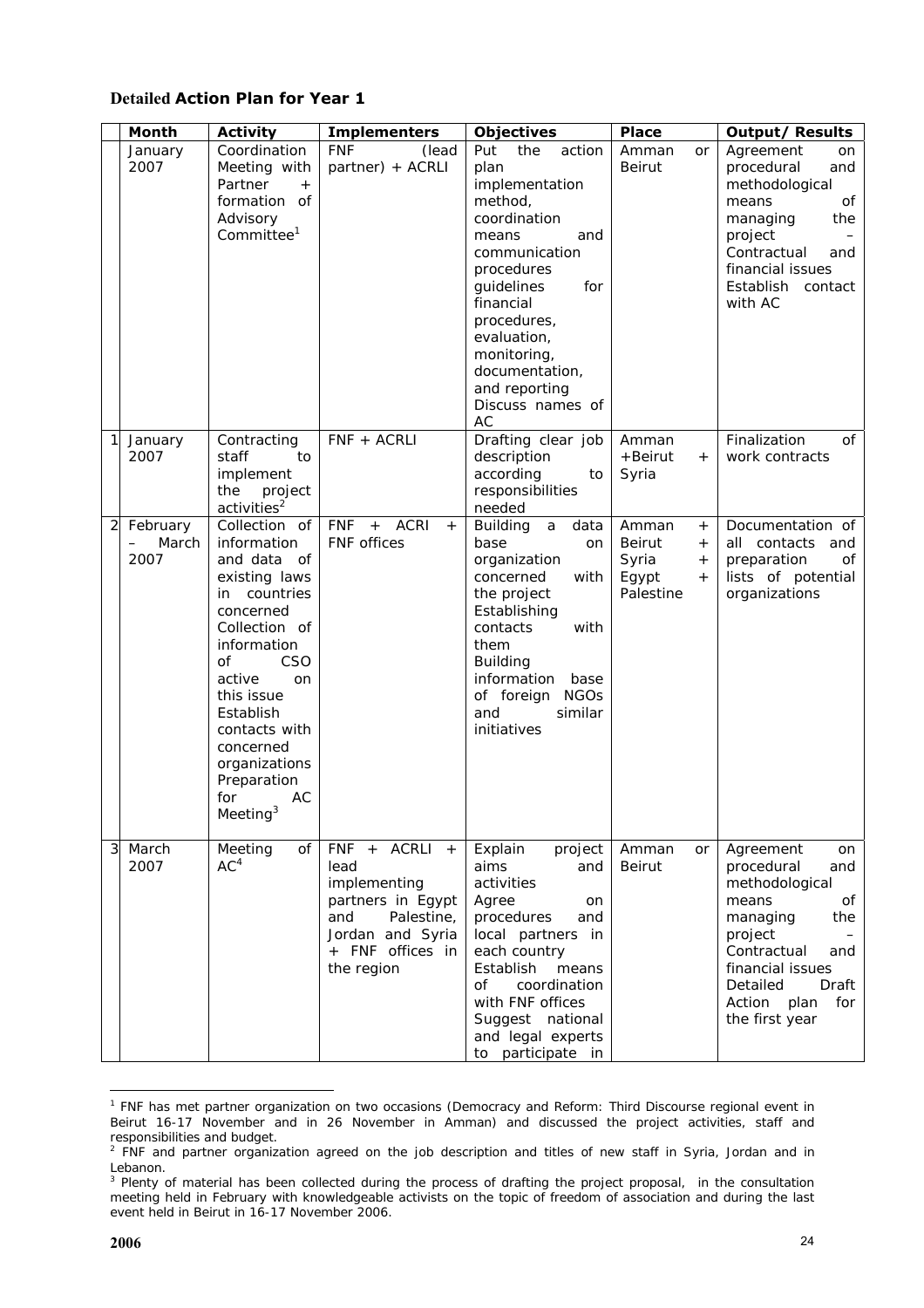|   |                                             |                                                                                                                                                                                                                                             |                                                                                                     | drafting<br>model<br>laws                                                                                                                                                                                                                                                                                                                                                                                                                              |                                                                                        |                                                                                                                                                                                                                   |
|---|---------------------------------------------|---------------------------------------------------------------------------------------------------------------------------------------------------------------------------------------------------------------------------------------------|-----------------------------------------------------------------------------------------------------|--------------------------------------------------------------------------------------------------------------------------------------------------------------------------------------------------------------------------------------------------------------------------------------------------------------------------------------------------------------------------------------------------------------------------------------------------------|----------------------------------------------------------------------------------------|-------------------------------------------------------------------------------------------------------------------------------------------------------------------------------------------------------------------|
| 4 | March<br>$\qquad \qquad -$<br>April<br>2007 | Identification<br>national<br><b>of</b><br>and<br>international<br>experts<br>(providing<br>with<br>them<br>information<br>the<br>on<br>project, first<br>hand<br>information<br>collected,<br>roles<br>expected)<br>Contracting<br>Experts | ACRLI<br><b>FNF</b><br>$+$<br>$+$<br>AC                                                             | Monitoring<br>the<br>model laws to be<br>in agreement with<br>national<br>specificities<br>and<br>international<br>standards<br>Promoting<br>aims<br>and objectives of<br>the<br>project<br>among CSOs                                                                                                                                                                                                                                                 | Amman,<br>Beirut,<br>Palestine,<br>Syria,<br>Jordan,<br>Egypt                          | Formation<br>of<br>International<br>Advisory Board<br>Clear<br>responsibilities of<br><b>IAD</b><br>CSO <sub>S</sub><br>informed<br>about the project<br>and its activities.                                      |
| 5 | April, May<br>2007                          | Preparations<br>for<br>the<br>international<br>conference<br>Finalization<br>οf<br>position<br>papers/<br>country/<br>Position<br>papers<br>on<br>international<br>standards<br>with regard<br>to 3 laws                                    | <b>FNF</b><br><b>ACRLI</b><br>$+$<br>$+$<br>AC<br>Local<br>$+$<br>Partners<br>Arab<br>$+$<br>League | Inclusive lists of<br>national CSOs<br>Inclusive lists of<br>Arab<br>Regional<br>Organizations<br>Inclusive lists of<br>international<br><b>NGOs</b><br>UN<br>and<br>concerned bodies                                                                                                                                                                                                                                                                  | Amman,<br>Beirut,<br>Palestine,<br>Syria,<br>Egypt,<br>Morocco,<br>Tunisia,<br>Algeria | Programme<br>developed<br>List of major Arab<br>and international<br>players<br>Contacts<br>established<br>Project promoted                                                                                       |
| 6 | June<br>2007                                | International<br>Conference                                                                                                                                                                                                                 | <b>FNF</b><br><b>ACRLI</b><br>$+$<br>$+$<br>AC<br>Local<br>$+$<br>Partners<br>+ Arab<br>League      | Official Launch of<br>the Project<br>Official<br>Adoption<br>of the project by<br><b>AL</b><br>and<br>Arab<br>League<br>institutions<br>Discussion<br>0f<br>position<br>papers<br>(gaps in existing<br>laws<br>international<br>standards)<br>Promotion<br>οf<br>project aims and<br>objectives<br>nationally,<br>regionally<br>and<br>internationally<br>Recommendations<br>from experts<br>Recommendations<br>on best means to<br>achieve objectives | Egypt<br>or<br>Amman                                                                   | Position<br>papers<br>developed,<br>discussed<br>and<br>widely distributed<br>Recommendations<br>developed<br>ideas<br>New<br>to<br>promote<br>project<br>objectives<br>developed<br>Action<br>plans<br>suggested |

 <sup>4</sup> A number of the proposed AC members were present in the event held in Beirut entitled: "Democracy and Reform: A Third Discourse" and they were briefed on the project and its activities.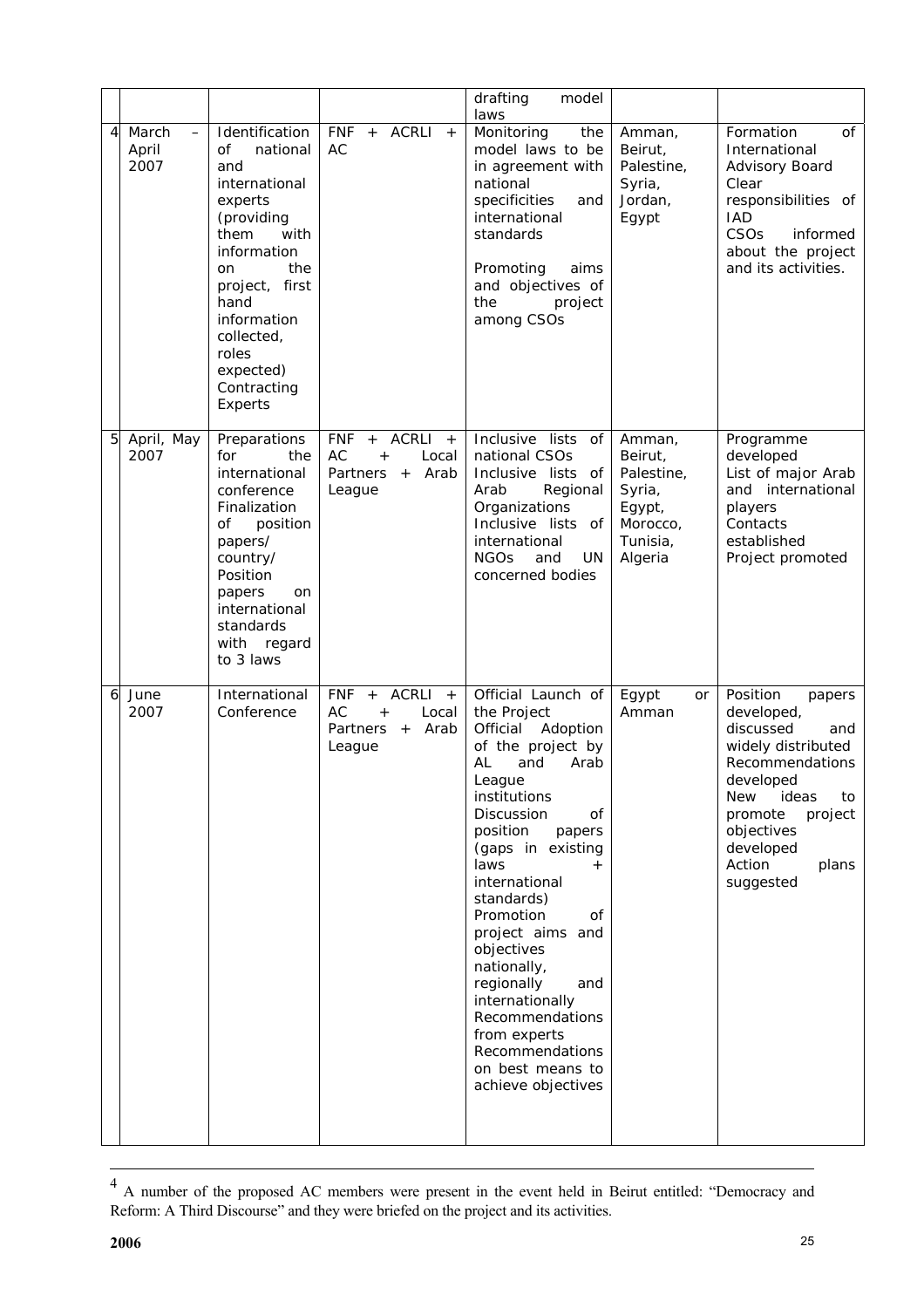| $\overline{7}$<br>July<br>$\equiv$<br>August<br>2007 | National<br>Meetings<br>in<br>5 countries                                                     | <b>FNF</b><br>+ ACRLI +<br>AC                       | Presentation<br>of<br>Project<br>on<br>the<br>national level<br>Presentation<br>οf<br>national, regional<br>and international<br>recommendations<br>Promotion<br>of<br>project objectives<br>Involving largest<br>number of players<br>in the process                                                                                                                                 | Jordan<br>Palestine<br>Syria<br>Lebanon<br>Egypt                                                       |                                                                                     |
|------------------------------------------------------|-----------------------------------------------------------------------------------------------|-----------------------------------------------------|---------------------------------------------------------------------------------------------------------------------------------------------------------------------------------------------------------------------------------------------------------------------------------------------------------------------------------------------------------------------------------------|--------------------------------------------------------------------------------------------------------|-------------------------------------------------------------------------------------|
| 8<br>July<br>October<br>2007                         | Consultation<br>process with<br>different<br>actors                                           | + ACRLI<br><b>FNF</b><br>$+$<br>AC                  | Open<br>national<br>dialogue<br>(involving CSOs +<br>government<br>bodies + lawyers<br>media<br>$+$<br>$+$<br>leaders)<br>opinion<br>of the<br>in each<br>countries involved<br>on the three laws<br>Introduce<br>international<br>standards<br>Come-up<br>with<br>recommendations<br>specific to each<br>country                                                                     | Jordan<br>Palestine<br>Syria<br>Lebanon<br>Egypt                                                       | National<br>recommendations<br>for the 3 model<br>laws                              |
| October -<br>9<br>2007                               | Preparation<br>for<br>meeting<br>of<br>consultants                                            | FNF + ACRLI +<br>$IAB + AL$ and its<br>institutions |                                                                                                                                                                                                                                                                                                                                                                                       |                                                                                                        |                                                                                     |
| $\mathbf{1}$<br>November<br>2007                     | Meeting<br>of<br>consultants<br>Discussion of<br>final drafting<br><b>of</b><br>model<br>laws | FNF + ACRLI +<br>$IAB + AL$ and its<br>institutions | <b>Discuss</b><br>all<br>national, regional<br>and international<br>comments<br>and<br>suggestions                                                                                                                                                                                                                                                                                    | Jordan<br><b>or</b><br>Lebanon                                                                         | Draft model laws                                                                    |
| $\mathbf{1}$<br>October -<br>November<br>2007        | Formation of<br>drafting<br>a<br>committee                                                    | FNF + ACRLI +<br>$AC + IAB$                         | Finalization<br>of<br>model<br>laws<br>in<br>Arabic<br>and<br>in<br>English                                                                                                                                                                                                                                                                                                           |                                                                                                        | Final document                                                                      |
| November<br>11<br>2007                               | Production of<br>model laws                                                                   |                                                     | Equip the<br>Arab<br>CSO <sub>s</sub> with<br>legal<br>tools to improve<br>their lobbying and<br>advocacy<br>capacity.<br>Spreading<br>awareness among<br>CSO <sub>S</sub><br>on<br>the<br>importance<br>of<br>developed law in<br>agreement<br>with<br>international<br>standards<br>Spreading<br>awareness among<br>related<br>government<br>officials<br>and<br>authorities on the | Printing<br>in<br>Amman<br>Coordination<br>for<br>the<br>production<br>by<br>email<br>with<br>partners | 3 model laws on:<br>Voluntary<br>organizations<br>Political parties<br>Labor unions |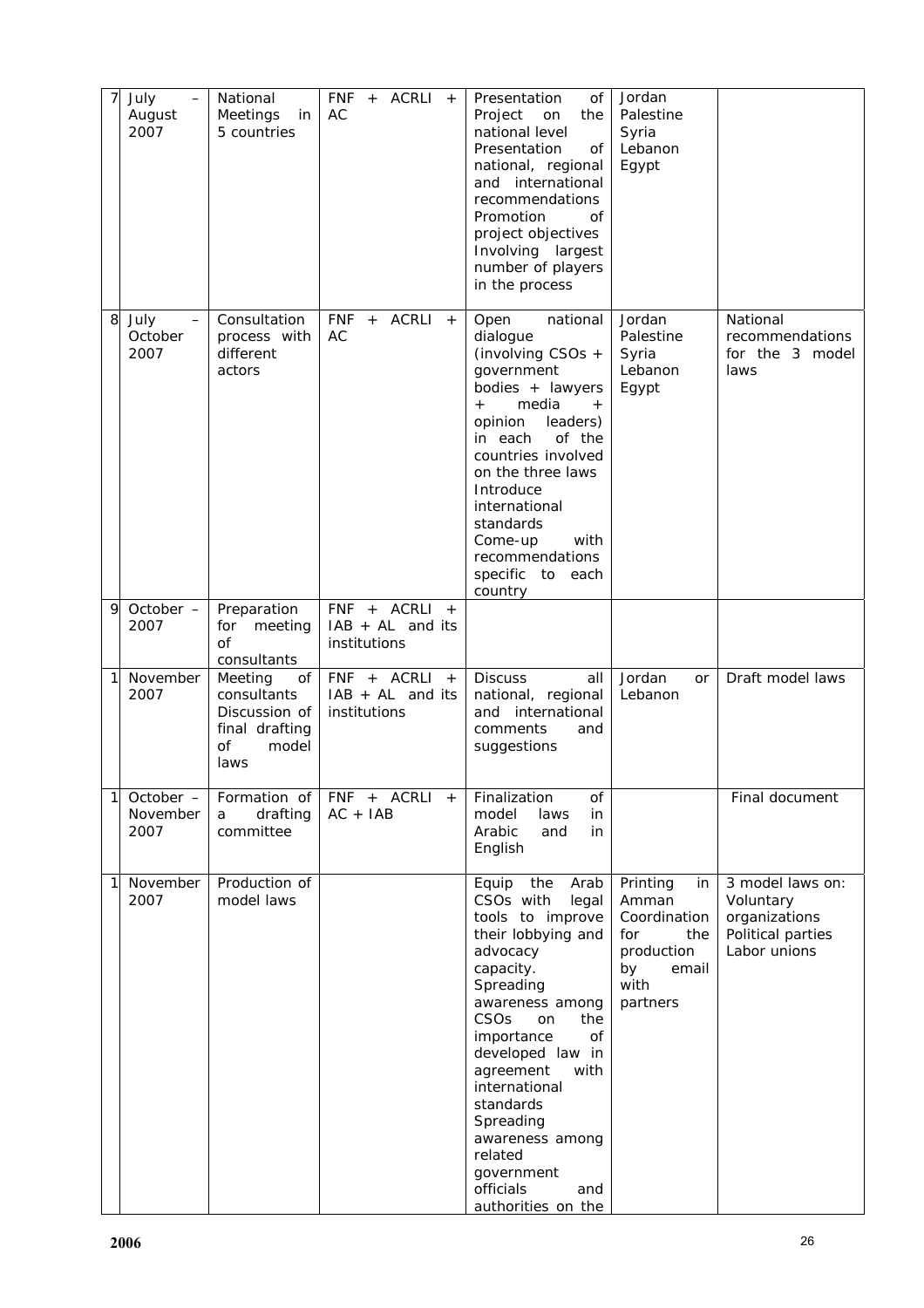|                   |                                                 |                                                                                                                                                                                                                                                                                                                          |                                                      | modern standards<br>οf<br>association<br>laws                                                                                                                                                                                                                                                                                         |                                  |                 |
|-------------------|-------------------------------------------------|--------------------------------------------------------------------------------------------------------------------------------------------------------------------------------------------------------------------------------------------------------------------------------------------------------------------------|------------------------------------------------------|---------------------------------------------------------------------------------------------------------------------------------------------------------------------------------------------------------------------------------------------------------------------------------------------------------------------------------------|----------------------------------|-----------------|
| 1<br>2007         | October $-$                                     | Preparations<br>the<br>for<br>launch of the<br>media<br>campaign<br>Establishing<br>contacts with<br>major media<br>outlets<br>Building data<br>base<br>on<br>important<br>media<br>outlets<br>Holding<br>press<br>conferences<br>Preparation<br>for<br>the<br>International<br>conference<br>launch<br>to<br>model laws |                                                      | Guarantee<br>good<br>media<br>coverage<br>of<br>first<br>year<br>activities<br>and<br>outputs                                                                                                                                                                                                                                         | Amman<br>Beirut                  |                 |
| 1<br>2007         | November                                        | International<br>conference<br>to launch the<br>model law                                                                                                                                                                                                                                                                | FNF + ACRLI +<br>$AC + IAB$                          | Guarantee<br>the<br>promotion of the<br>project aims and<br>objectives among<br>a wide public<br>Gather<br>national,<br>regional<br>and<br>international<br>for<br>support<br>the<br>and<br>project<br>its<br>outputs<br>Asses<br>and<br>monitor<br>project<br>with<br>progress<br>partner<br>organizations and<br>with beneficiaries | Amman,<br>Cairo<br>or<br>Lebanon | Recommendations |
| 1<br>2007<br>2008 | December<br>$\overline{\phantom{0}}$<br>January | Narrative<br>$+$<br>financial<br>report<br>for<br>the first year<br>of<br>the<br>project<br>activities.                                                                                                                                                                                                                  | FNF + ACRLI +<br>$AC +$<br>Recommendations<br>of IAB |                                                                                                                                                                                                                                                                                                                                       | Amman and<br>Beirut              |                 |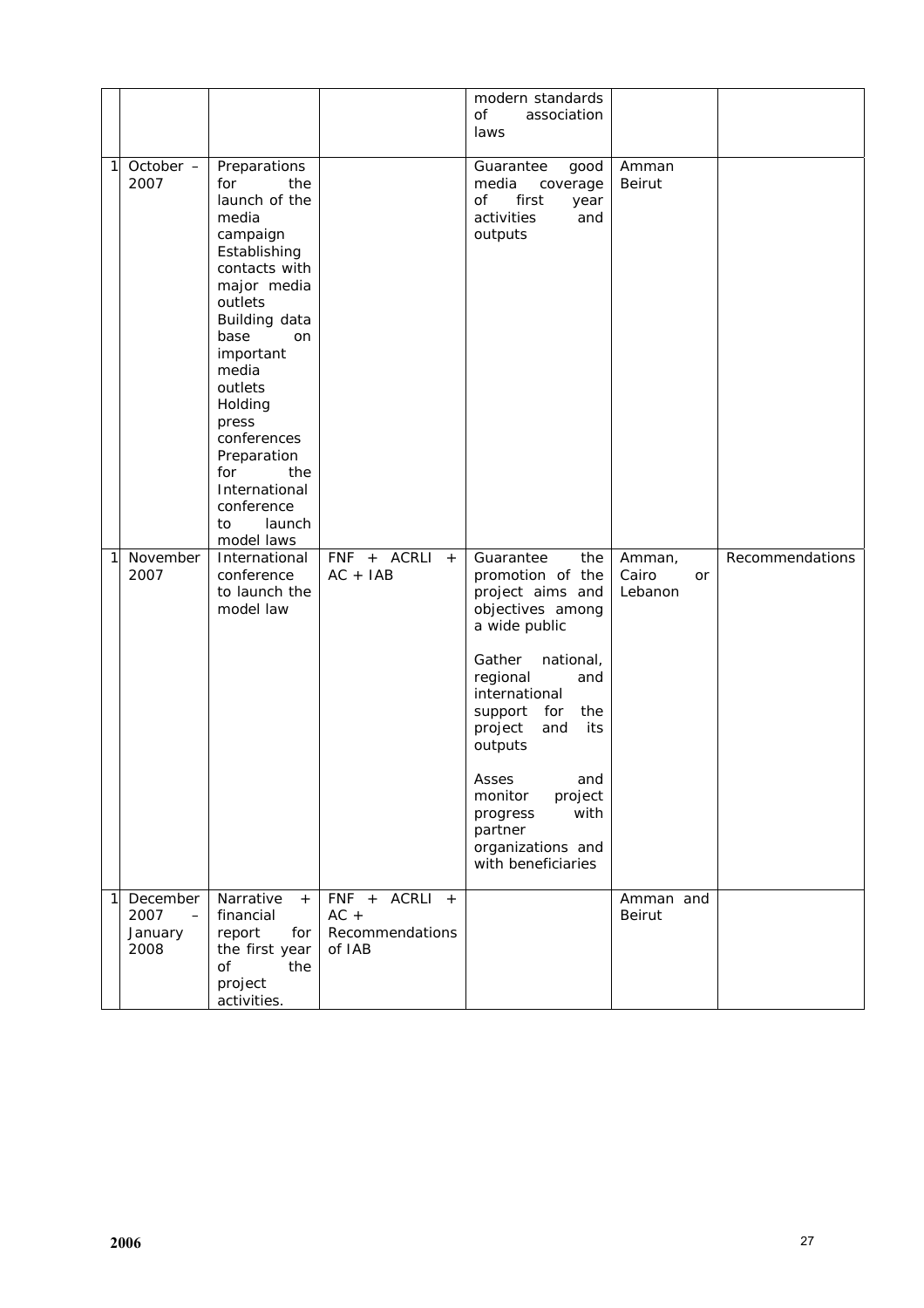# **2. EXPECTED RESULTS**

## **2.1 Expected impact on target groups/beneficiaries**

## **2.1.1 The situation of target groups/beneficiaries**

The action aims at advocating the right of freedom of association for all groups in the Arab society to **enhance democracy and participation through a national dialogue that will incorporate moderate Islamic streams**, who lead large and efficient organisations, and who were until very recently excluded from the political sphere by secular movements and by governments into the project activities. This inclusion will add a strong ingredient to civil society and enhance the lobbying and advocacy capacity of CSOs in the Arab region.

## **a) Model laws for political parties, NGOs, Labour Unions are drafted and widely discussed through intensive media campaigns motivating Arab governments to put the recommendations on their agendas**.

**With the production, promotion and the advocating of the adoption of model laws** of labour unions, NGOs and political parties in-line with international standards, CSOs of all levels will benefit from the project. **CSOs will be equipped with tools which will enable them to demand and lobby for better laws and regulations**. This will enhance civil participation based on knowledge and information in the decision making process. However, the project aims to achieve some more tangible result, such as influencing the process of drafting new laws, especially in countries like Lebanon, Palestine, Egypt and Morocco, where there are very active CSOs. Jordan and Syria are relatively influenced by the political environment on a national and regional level, which has been hindering the impact of CSOs initiatives and allowing more government interference in the public domain.

#### **b) Improved capability of the governments to acdept CSOs as adequate partners in the decision making process.**

The project will enhance the dialogue between CSOs on different levels, Arab parliamentarians and Arab governments. This dialogue will be based on solid legal and international standards and also acceptable to the different Arab League institutions. The media campaign will support this dialogue and the project objectives.

The project will also help influence the relationship between CSOs and governments in a positive manner. CSOs will be better prepared to address the government while the government will take CSOs seriously and accept them as real partners in the decision making process.

#### **c) Code of Conduct and an Arab Charter on democratic practices to govern the work of CSOs.**

The project will create a signing and compliance mechanism for the Code of Conduct that will be adopted by major Arab networks. This will oblige CSOs to abide by the Code in order to preserve their membership in the networks and to further receive funding for their projects.

It will gather all active forces of the society to work collectively on a common cause and agenda for reform. This will create dialogue and interaction between the different groups and lead to better understanding and future cooperation and create a united constituency for democracy around a very essential topic for CSOs and governments.

Through the media campaign, the project will **enhance the image of CSO and will earn them credibility and visibility as active players in their society**. It will also reach out to a large public in the Arab world and influence opinions of the public as well as governments specially by targeting media outlets that have big share of viewers and readers and big influence on public opinion.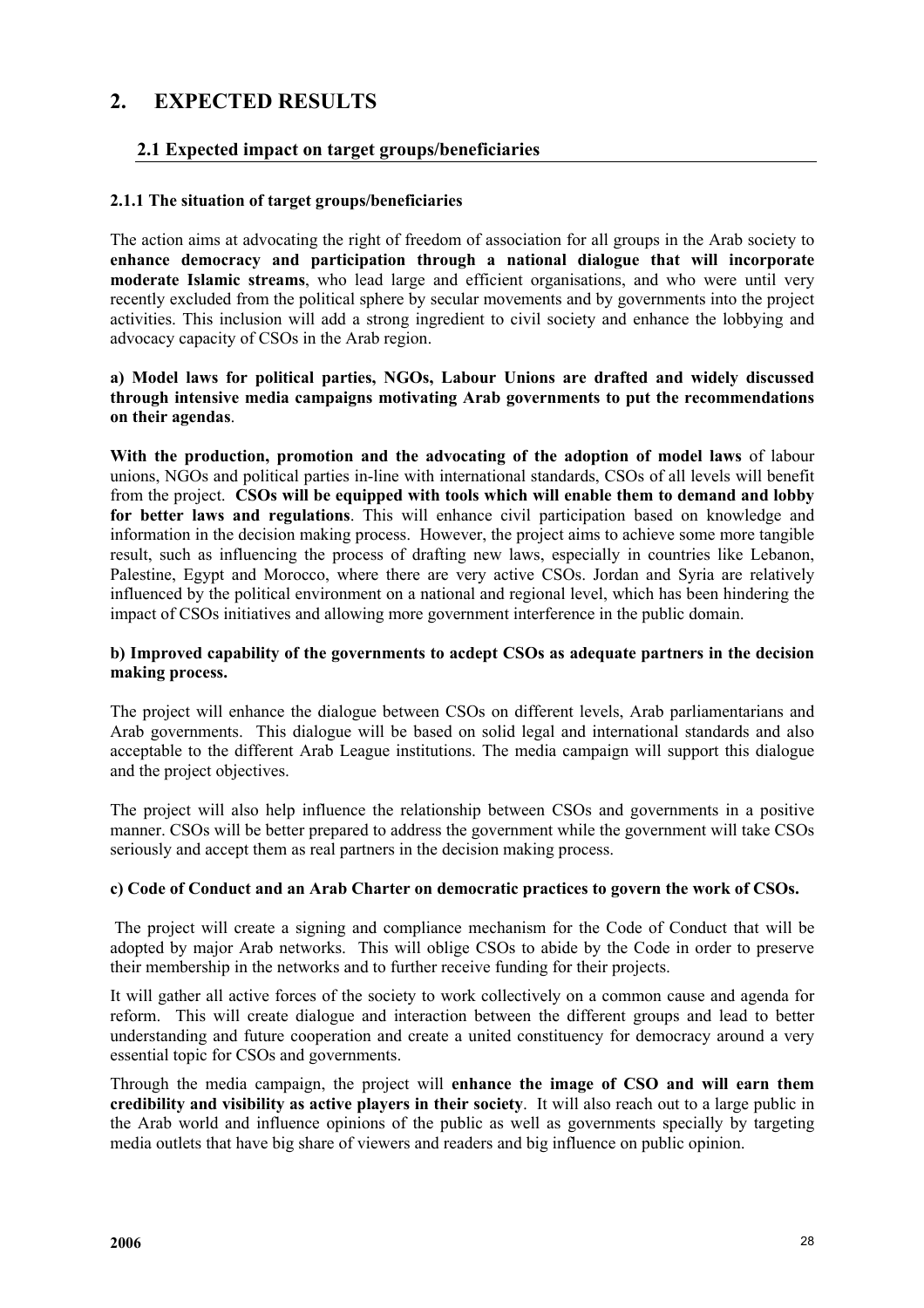## **d) Improved capacity of CSOs in dialogue, advocacy and public information and communication with decision makers, authorities and public at large**.

It is expected that the number of registered CSOs in the Arab countries targeted by the project will increase and **their capacity to influence the democratisation process will be enhanced under clear laws and regulations**. **These CSOs will also be equipped with tools to enhance internal governance, efficiency and impact through at least one training per year.** The adoption of the Code of Conduct and the Arab Charter on Democratic Practices will improve the image of CSOs among their constituencies and enhance their efficiency. CSOs in the region have been suffering from lack of public trust and also from undemocratic practices within their organisations. The project will also offer training for these CSOs, **improve their internal governance** and enable their members to question their credibility and to pressure them to adopt democratic practices and to abide to the principles of good governance. This should result in increased number of members and increased involvement and commitment of the members.

e) The capacity building workshops for CSOs will have the effect that **women participation in civil society and politics will become more effective**. The acquired skills and tools will enable women organisation and women politicians to pursue their goals more efficiently.

Democracy will be perceived as an intrinsic Arab value and not as product from the West.

## **2.1.2 The technical and management capacities of target groups and/or any partners**

On a national level, the project activities will be implemented by national partners. The partners´ capacities on a management level will be enhanced through the fact that all implementing partners will be involved in the decision making process. Principles of good governance such as transparency, accountability and responsibility will be applied equally to all partner involved. For that purpose, clear procedures and guidelines will be produced which will be the basis and condition of cooperation.

The management capacities of the national partners will be increased through their participation in the international advisory committee of the project which will be responsible for development and production of the model laws, Code of Conduct and the Arab Charter on Democratic Practices according to best international standards. This will be an interactive process of sharing information and experiences together with regional and international experts.

FNF offices in the region will monitor the accountancy and financial reporting, building in this way on the capacity of the national partners in this field. FNF has also internally produced a manual for organising events which will be shared amongst all partners.

The project will enhance the capacities of national NGOs to implement lobbying and advocacy projects and will provide them with the needed skills to implement themselves future EU supported projects.

Throughout the implementation of the project, the partner organisation will be involved in the overall monitoring and evaluation of the project activities, again strengthening its capacities in those areas of the project cycle management.

The project will enhance the capacities of CSOs to plan and implement successful media campaigns and through such campaigns to influence the public opinion and the decision makers.

On a technical level, those national partners that need it will receive either technical equipment essential for the implementation of the project such as computers, internet access or the training on using advance modern communication techniques.

The management capacities of the target groups will be improved by the adherence to the Code of Conduct and charter of democratic practices. It is expected that the new dialogue between government and CSO with the introduction of the above mentioned tools will also positively affect government performance.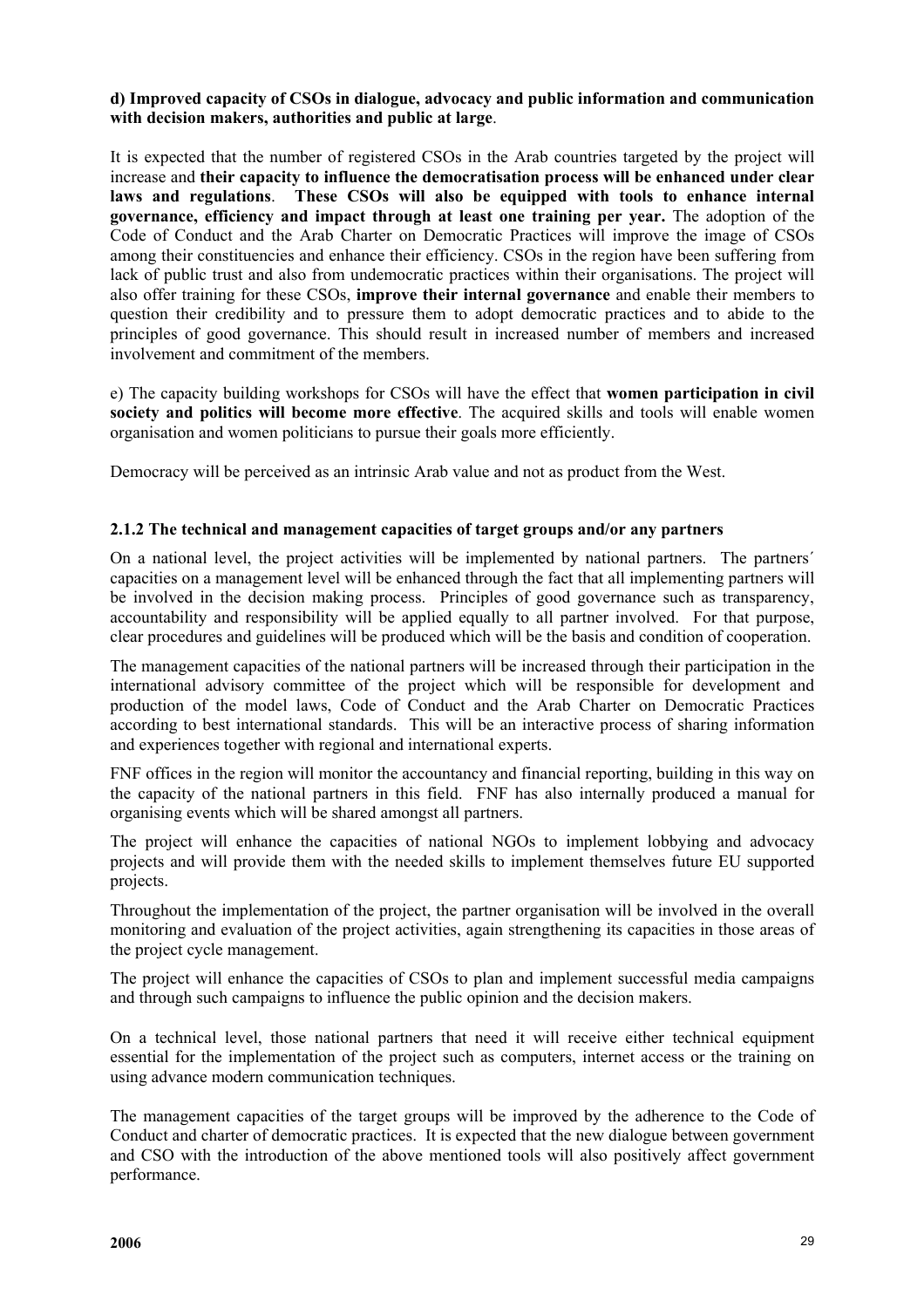## **2.2 Concrete outputs**

Foreseen publications:

- Model NGO laws 7500 copies (1500 copies to be printed in each of the 5 core countries and 1000 to be printed in each of the outreach countries): Total of 10.500 copies
- Model political parties laws 7500 copies (1500 copies to be printed in each of the 5 core countries and 1000 to be printed in each of the outreach countries): Total of 10.500 copies
- Model labour laws 7500 copies (1500 copies to be printed in each of the 5 core countries and 1000 to be printed in each of the outreach countries) ): Total of 10.500 copies
- Code of Conduct (leaflet), 10.000 copies to be printed locally.
- Arab Charter of Democratic Practices (leaflet), 50.000 copies.
- Freedom of Association Book (a legal reference on laws governing association in the Arab World and a compilation of all produced material) 3.000 copies.
- Reference material available on websites of partner and international organisations

Other concrete outputs:

- One regional coordination meeting with 20 participants introduced to the objectives of the project
- One international conference gathering regional, national and international expertise: 50 participants
- **Example 1** Launch of consultation process on a national level (1 meeting per 5 countries), 50 participants per meeting per country, a total of 250 participants
- Three focus group meetings per country (15 participants per meeting)
- One international conference with max 100 participants launching the model laws and gaining international recognition
- Launch of model laws on a national level (one meeting per 5 countries), 50 participants per meeting
- Training on model laws, at least 75 CSOs in each target country trained on model laws; a total of 375 CSOs representatives
- At least 15 representatives from the 3 Maghreb outreach countries involved in the regional and international meetings
- A total 5 Arab parliamentarians per country trained on the model laws: 25 MPs
- A total of at least 10 government officials per country trained on the model laws: 50 government officials
- A regional meeting with 20 participants acquainted with the elements of the code of conduct and the principles of an Arab Charter on Democratic Practices
- Launch of Code of Conduct and Arab Charter on Democratic Practices on a regional level: a total of at least 25 government officials, including Arab MPs participated in the presentation of the Code of Conduct and Arab Charter on Democratic Practices
- At least 75 CSOs in each target country trained on Code of Conduct and Arab Charter on Democratic Practices; a total of 375 CSO representatives
- Working relationships established with the audio-visual media (at least 3 major daily newspapers in each country, 3 satellite stations, 5 national TV stations)
- 100 people participated in a concluding international conference

## **2.3 Multiplier effects**

The project will produce model laws, a Code of Conduct and a regional charter for democratic practices. These outputs will serve the current project purposes. However, they can also serve other Arab countries who suffer the same deficiencies in laws and codes. They can serve as reference materials to governments, parliaments, academics and legal experts all over the Arab world.

The outputs will be produced in the five countries and by national partners. Hence, national partners will be able to reprint them according to needs of each country. They can download them on their websites and can circulate them through their own electronic or printed newspapers.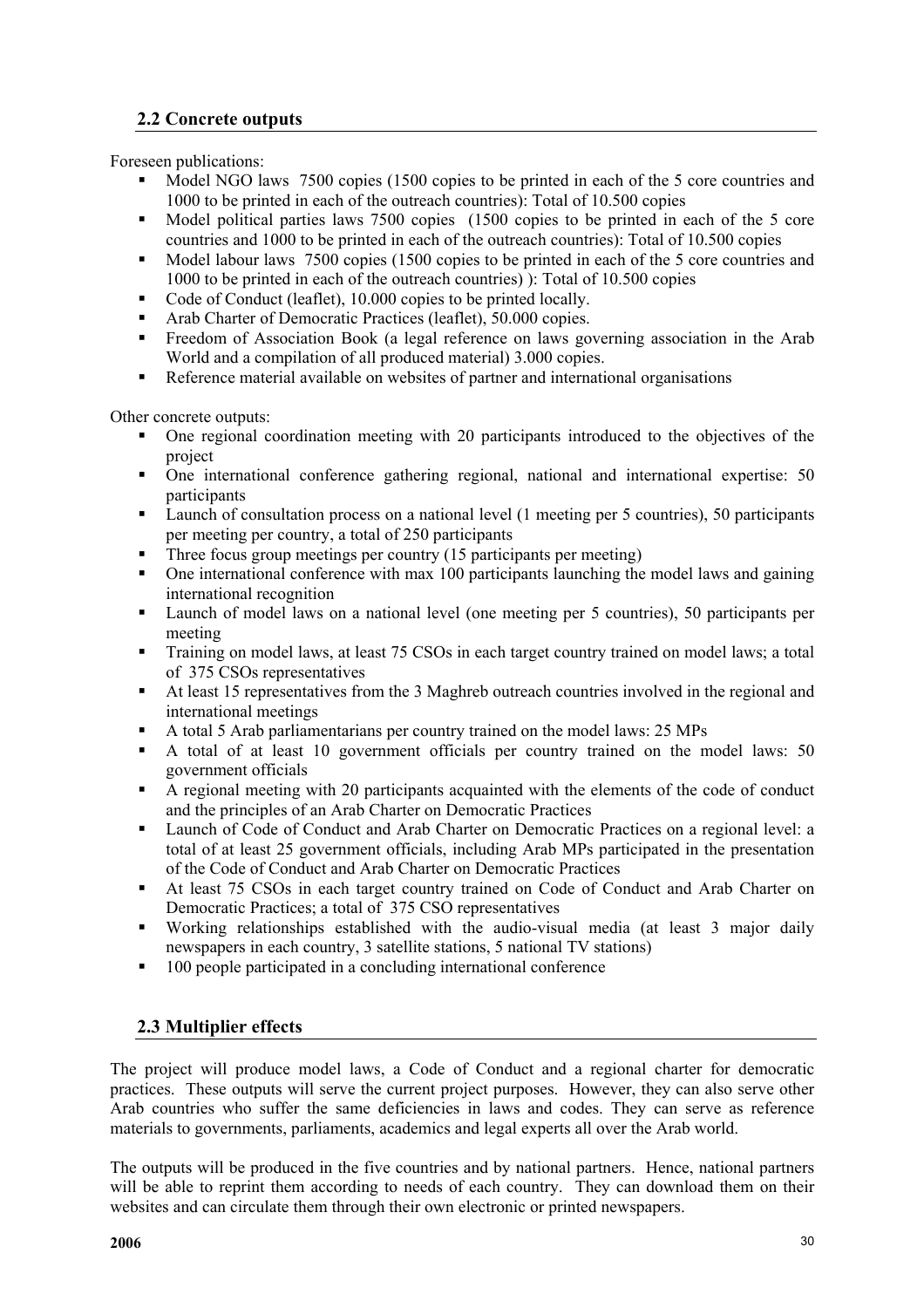As for the Code of Conduct, all existing national and regional NGOs and NGO networks can use it as a tool for governance and monitoring. The same could be used by other countries and by newly established NGOs.

The Model Laws will be distributed to all universities' libraries, to public libraries, major research centres and to academics. They will serve as a reference material for students and professors. In addition, they will be distributed to concerned ministries throughout the Arab countries and beyond. Copies will also be sent to parliamentarians in order to take these model laws into consideration when discussing new laws and regulations.

The project will support processes in neighbouring countries that are not directly targeted in the project. The project is expected to have multiplying effects in the whole Arab region, which overall shows big deficits in the field of freedom and democracy. Also, the published material when made available on Arabic websites and widely discussed by popular satellite stations shall trigger of discussions and processes in other countries.

Trained members of CSOs throughout the project activities will serve as future trainers and the successful implementation of the project activities will be an impulse for future joint initiatives of civil society.

Coalitions built during the implementation period of the project, especially between Islamists and secular forces will open the door for an on-going dialogue and cooperation.

The media campaign will create a network of media activist who will monitor future developments with regard to laws and will be able to criticise these laws having a reference document in hand.

The "Freedom of Association" book will serve a reference document on existing laws and their gaps and on reform needed.

## **2.4 Sustainability**

## **2.4.1 The financial aspect (how will activities be financed when the grant ends?)**

By the conclusion of the project all the planned activities will be finalized. New needs expressed by partners and by target groups, in-line with reform and democratization, will be supported by the Friedrich Naumann Foundation through its own funds. The Friedrich Naumann Foundation will also assist smaller NGOs and CSOs to obtain funds from the different donor organisations active in the region.

Some of the partners in this project do not lack the funds but lack the vision and the capacity to implement such projects (for example: the Future stream in Lebanon and Al-Wafd in Egypt). FNF will encourage such organisations to continue with the work started and to address the new needs.

Through the partnerships to be build with the media, the media campaign is expected to continue and to be supported by major media outlets.

On the other hand, the international and local political environment, outside of a project's scope of intervention, shall have its impact on the sustainability of the project. These two elements are strongly related and will influence the financial sustainability of the project to a large extent.

By the conclusion of the project all the planned activities will be finalized. New needs expressed by partners and financial resources necessary to pursue activities beyond project support will remain limited. However, the sustainability of the project fits within the global reform agenda, and new opportunities will present themselves for different programs and organisations.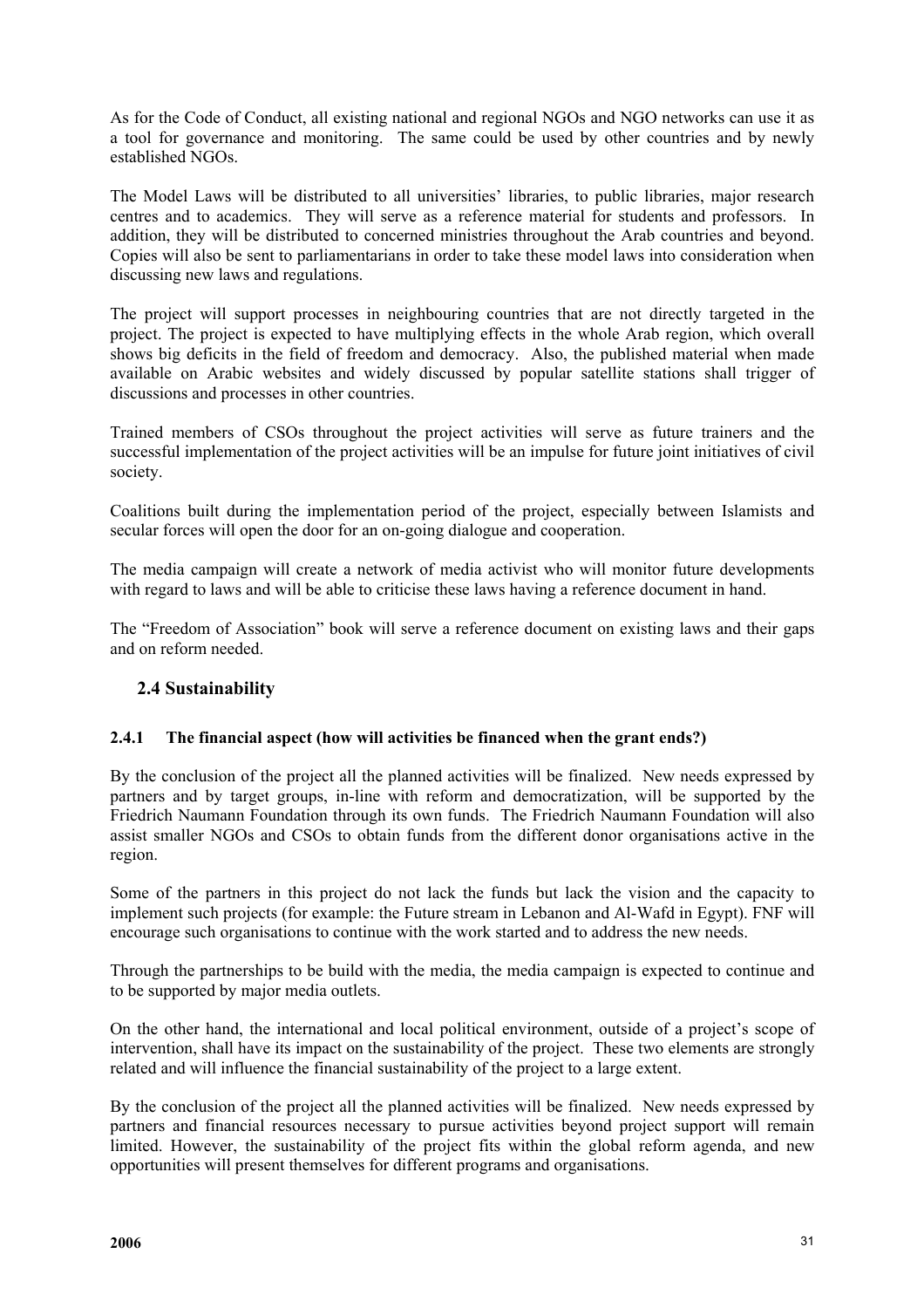## **2.4.2 Institutional level (Will structures allowing the activities to continue be in place at the end of the action? Will there be local "ownership" of action outcomes?)**

On the institutional level, the project will ensure its sustainability through:

- mobilising the different target groups in order to solve together a common problem;
- establishing formal and institutional relations between the different stakeholders;
- developing conditions enabling local organisations, governments, parliamentarians and communities to express their potential, improve functionality, develop mutual relationships of support and accountability, in order for local stakeholders to pursuit reform and development, beyond a project intervention.

It will also ensure sustainability through

- Creating a dialogue around goals, roles and strategies for improving the legal framework.
- Sharing of data based on common evaluation dimensions
- Changing behavioural patterns especially when referring to communication between governmental institutions and CSOs
- **Providing opportunities for learning through evaluation and research.**

The project will improve the ability of stakeholders to initiate action, and enhance self-reliance and gain social capital, trust and the willingness to collaborate at the community or inter-organisational levels

It will develop tools to inform learning and decision processes, build capacity to change laws or pressure the drafting of new ones and in general, support relationships and connectedness which organisations depend on to fulfil their mission.

The strength of the project on national and regional levels lies in its ability to bring all active CSOs to collaborate on a common cause, to achieve consensus on goals and priorities, and to agree on ways and means to implement the required activities by the amount of dialogue and shared learning that takes place. Once local stakeholders are brought together, they will define a long-term vision for sustainable cooperation on common goals. It also lies on its qualitative outputs of literature and legal material and on its long run impact on the target groups and the beneficiaries. The project will equip CSOs of all levels with the legal background and with the support of international organisations to lobby for new laws in their countries. It will equip them with codes to follow in order to gain their constituencies support. By its inclusive approach, the project will serve as a missing link between the different civil society actors and will open the door for dialogue on the different controversial and taboo issues in the Arab world.

As explained earlier, all national activities will be conducted by national partners. This will guarantee the ownership of the project and its outputs by national stakeholders.

The main partner to this project already possesses the needed structure to continue to shoulder the project and will gain the needed capacity to receive future funds to respond to new needs that will arise during the implementation of the project activities.

#### **2.4.3 Policy level where applicable (What structural impact will the action have - e.g. will it lead to improved legislation, codes of conduct, methods, etc?)**

The project is expected to achieve some more tangible results, such as influencing the process of drafting new laws, especially in countries like Lebanon, Palestine, Egypt and Morocco, where there are very active CSOs and to pressure to certain extent the drafting of new laws in Jordan and in Syria where there is very conservative governments and where internal and external factors has big influence on politics.